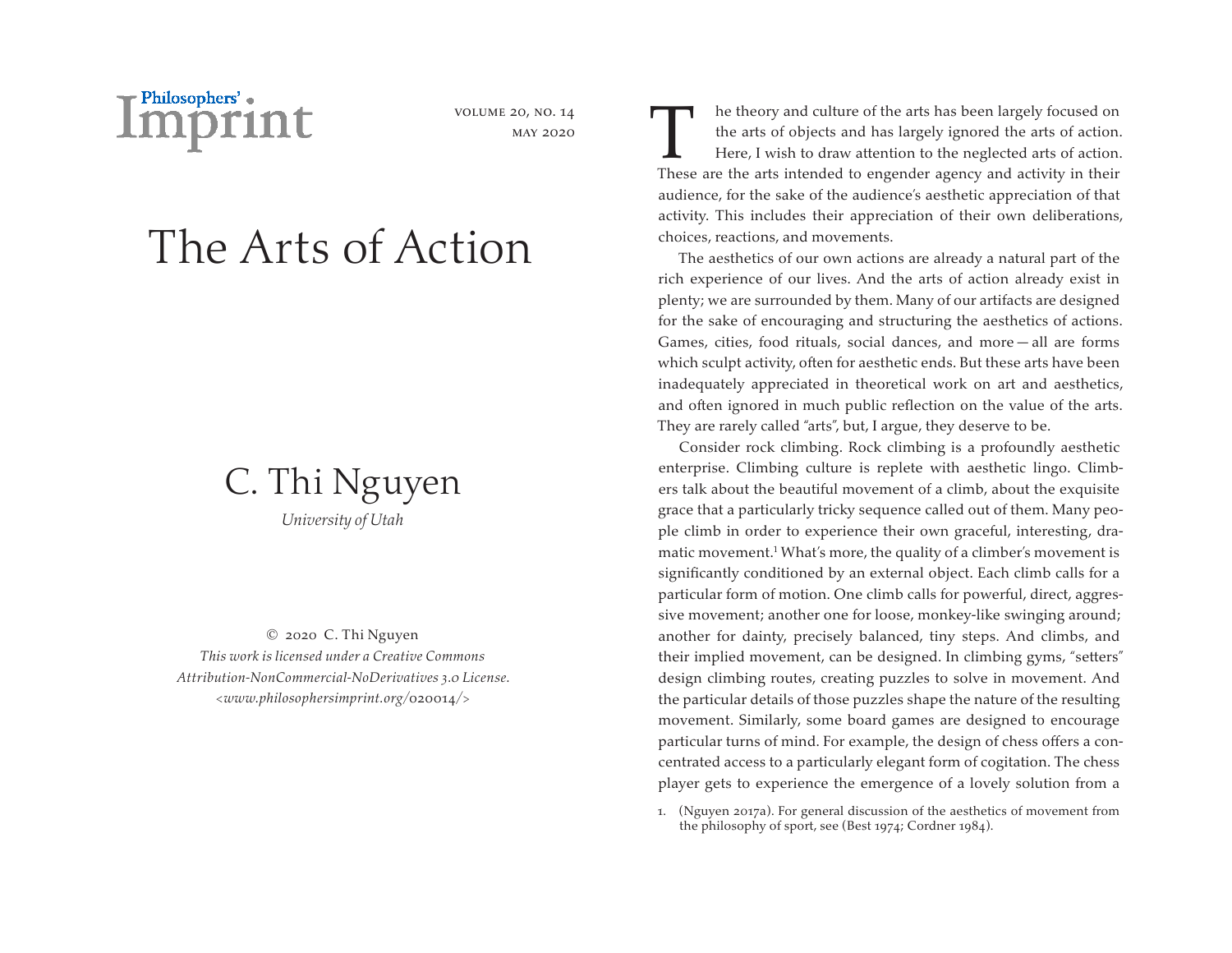thousand tactical minutiae, and they get it with some frequency — far more than they are likely to get from grinding away at the actual problems of the world (Osborne 1964). Rock climbing and chess, I will argue, are examples of the *arts* of action. They are practices oriented around designing artifacts and procedures, which sculpt, encourage, and call forth aesthetic experiences of doing.

### **1. Process art and object art**

Let's take a step back. There is a large category of human practice: the arts. Speaking loosely, the arts are the practice of manufacturing artifacts for aesthetic reasons.<sup>2</sup> We have been, I think, too ready to think that this practice can be filled out only in one particular way: An artist creates an artifact and imbues it with aesthetic properties. The artifact is the artwork and the bearer of aesthetic properties. Then the audience comes along and experiences the artifact, appreciating the aesthetic properties that occur in the artifact. The artifact bridges the gap between artist and audience by acting as a kind of carrier for aesthetic properties. This is the general schema of the arts of objects.

But I am suggesting that there is at least one more, very different schema for the arts: that of the arts of action. In that schema, some person (or persons) makes an artifact. (We might as well call them the artist, though we could just as easily call them something else.) The artifact is intended as a prompt for further activity. Others come along and engage with the artifact, letting it prompt them into an activity whose contours are partially determined by that artifact. And then those participants appreciate the aesthetic qualities which arise in their own actions. This schema differs sharply from the first schema

2. Many deny that all art is made for aesthetic reasons. I do not mean to be claiming that all art must be made only for aesthetic reasons. I only mean to be suggesting that, in the category of the aesthetically oriented arts, there are two sorts. I leave the notion of "aesthetic reasons" purposefully vague here, and I intend my account to be compatible with any number of ways of filling this out. I myself favor Dominic Lopes' recent account, which focuses on considerations of aesthetic value that bear on aesthetic actions (Lopes 2018, 32–36). Another useful account, which my discussion is compatible with, is (Gorodeisky and Marcus 2018).

in where the primary aesthetic properties emerge. In the arts of objects, the artist imbues the artifact itself with aesthetic properties. In the arts of action, the artist creates the artifact in order to call forth aesthetic action, where the intended aesthetic properties will emerge in the actions themselves. (I mean here an "artifact" in the loosest sense, which includes physical objects such as rock climbing routes, plated dishes of food, rituals such as the Passover Seder, communal practices such as tango dancing, and entities as abstract as the rules for a party game.)

By contrasting the arts of action with the arts of objects, I don't mean to be drawing a distinction between live performances and static physical artifacts. For my purposes, I count paintings, novels, movies, musical performances, theatrical performances, and staged dances as exemplars of the traditional arts of objects. In all these cases, there is some work which exists independently of an audience, which the audience appreciates and to which we attribute aesthetic properties. In a live performance as much as a painting, the aesthetic properties adhere to some external artifact. It is this performance of *King Lear* that captures the particular tragedy of regret so well; it is the album *Enter the Wu Tang (36 Chambers)* which is full of eerie aural space and satisfyingly unhinged rhythm. The arts of action, on the other hand, are marked by distinctively self-reflective aesthetic appreciation. In these arts, the focus of the appreciator's aesthetic attention is on the aesthetic qualities of their own actions.

The term 'action' — though in some ways the most evocative of my interest — is philosophically fraught, and some of its colloquial connotations are a bit narrow for my purposes. Let me switch to a slightly less laden term. Let's call the larger realm here "process aesthetics" and stipulate that the term 'process' refers specifically to activity from the perspective of the actor. Process aesthetics covers the aesthetics of mental and physical processes, including, but not limited to, one's own investigating, thinking, perceiving, deciding, choosing, moving, changing, and acting upon external objects. It also includes the aesthetics of the world, experienced as part of the activity. Part of the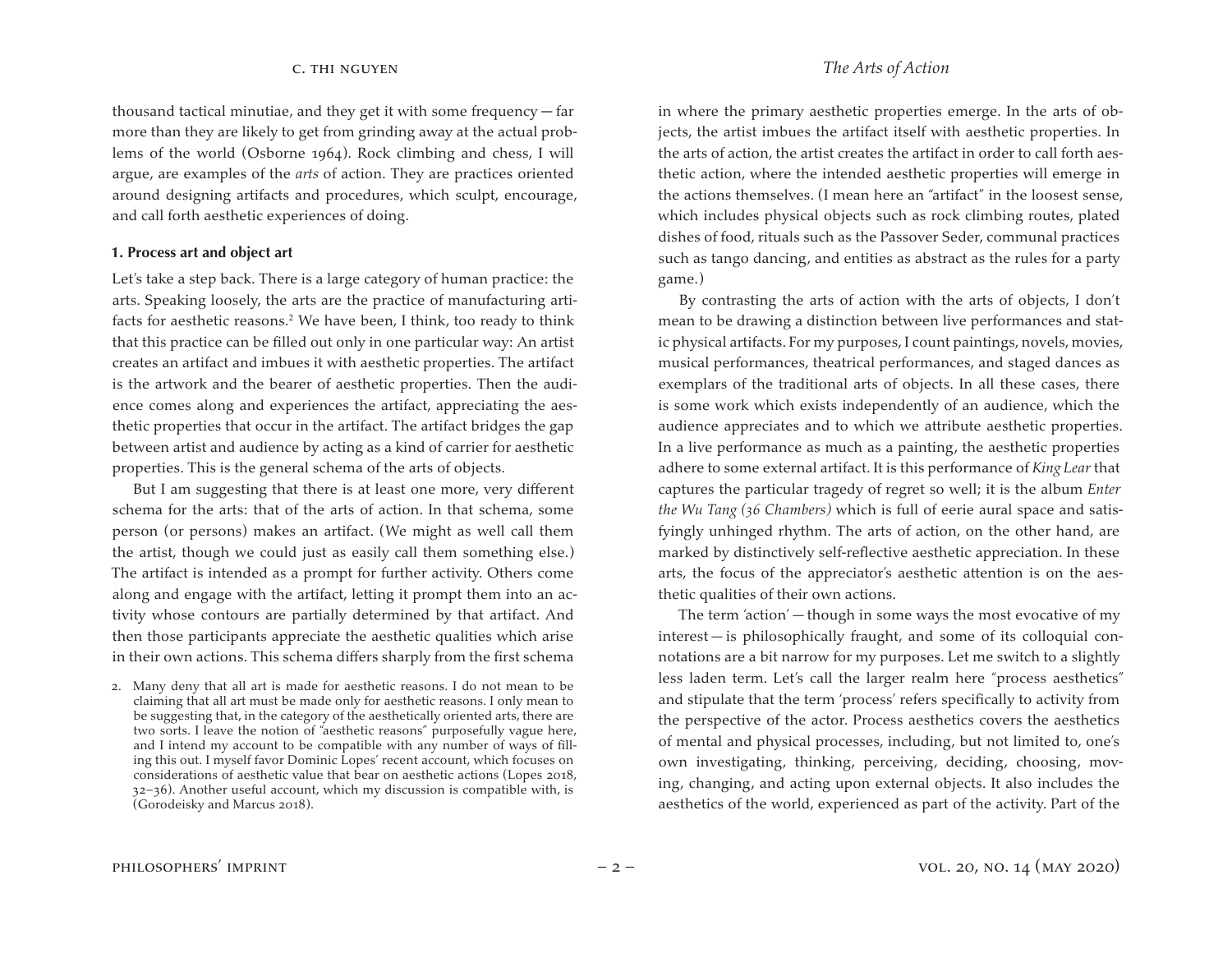process aesthetics of rock climbing lies in how the rock climber sees the rock, when they are looking to it as obstacle and means for forward progress.

Process aesthetics permeates our lives, often emerging as a part of our natural, spontaneous, and unsculpted everyday activity. When I swerve around an unexpected obstacle in the road, I might delight in the elegance and beautiful, swift precision of my response. When I finally figure out the solution to a philosophical puzzle that has been plaguing me, I can do so through clumsy, ugly, brute-force reasoning, or I might alight directly on the solution with a wonderfully precise turn of mind. Some actions, of course, are aesthetically evaluable from the outside and the inside. The grace of a dancer's movement may be evident both to the inner kinesthetic sense and to the outside observer's eye. But some aspects of acting are primarily available to the acting agent themselves: what it feels like to choose, to decide, to originate an action, to respond to a changing environment. The sense of freedom or constraint engendered by a game environment or an urban landscape is one available primarily to the navigating agent. These various experiences of agency and skill are the special provenance of process aesthetics.

But, I will argue, we can also shape these experiences as part of an intentional artistic practice. The process arts, then, are the arts in which artifacts are made for the sake of bringing about first-personal aesthetic experiences of mental and physical processes.3 I will contrast process art with object art, which I take to be the dominant form in high art culture — at least in the art cultures descended from the Western European tradition. In object art, the aesthetic properties adhere to the artistic artifact. In process art, the aesthetic properties adhere primarily to the processes and activities of the actor, as instigated or influenced by the artifact.<sup>4</sup> In object art, the artwork is good in virtue of its being, say, graceful. In process art, it is I who am graceful; the artwork

4. I intend no connection to Whitehead's "process philosophy".

is good because it has induced and encouraged me to be graceful, and helped to shape the form of my grace.<sup>5</sup>

I will assume, for the remainder of this paper, that there can be aesthetic qualities in one's own actions — that process aesthetics is real. I have argued for this possibility at length elsewhere, drawing especially on recent work in the aesthetics of bodily movement (Nguyen 2019a; 2020, especially 101–120).<sup>6</sup> Furthermore, the recent conversation on the aesthetics of the everyday has also begun to explore the aesthetics of actions, as they emerge in ordinary activity. The conversation in everyday aesthetics has charted the aesthetic qualities of such actions as scratching an itch or doing housework (Irvin 2008a, 2008b; Saito 2007, 2015; Lee 2010).

Crucially, though philosophers have begun to think about process *aesthetics*, they have largely ignored the possibility of process *art*. Everyday aesthetics has focused on the aesthetics of more spontaneous, agent-driven activities. It has ignored the possibility that we might make artifacts in order to shape experiences of process aesthetics. Theorists of everyday aesthetics seem to presume that process aesthetics is somehow incompatible with the practices of art-making. Elsewhere, theorists have investigated art forms that seem rife with

- 5. I will not fill out the notion of an "aesthetic property", for I wish my account to be compatible with a wide variety of theories. I have attempted to ensure, at the very least, that my account is compatible with the views that aesthetic properties are recognized through judgments of taste; that attributing them requires first-personal acquaintance; that recognizing aesthetic properties in an object requires correctly perceiving features in that object; and that aesthetic properties merit the perceptions of them.
- 6. Much of this work has been made possible by earlier work on bodily perception and the possibility of an aesthetics of bodily senses, including work on proprioceptive experiences of dance (Montero 2006). Also crucial has been work rejecting the requirement that all aesthetic experiences be sensory, much of it emanating from work on conceptual art. (Schellekens 2007) provides an excellent overview of that terrain, and a convincing argument for the possibility of the aesthetic experience of ideas. Notice that the category of aesthetics of actions is a much larger one than, say, that of somaesthetics, which concentrates specifically on the internal aesthetics of bodily movement and excludes, say, the internal aesthetics of doing logic or playing chess (Shusterman 2012).

<sup>3.</sup> Though I focus on aesthetically oriented process art, I have written the definition so as to be open to the possibility of non-aesthetic process art.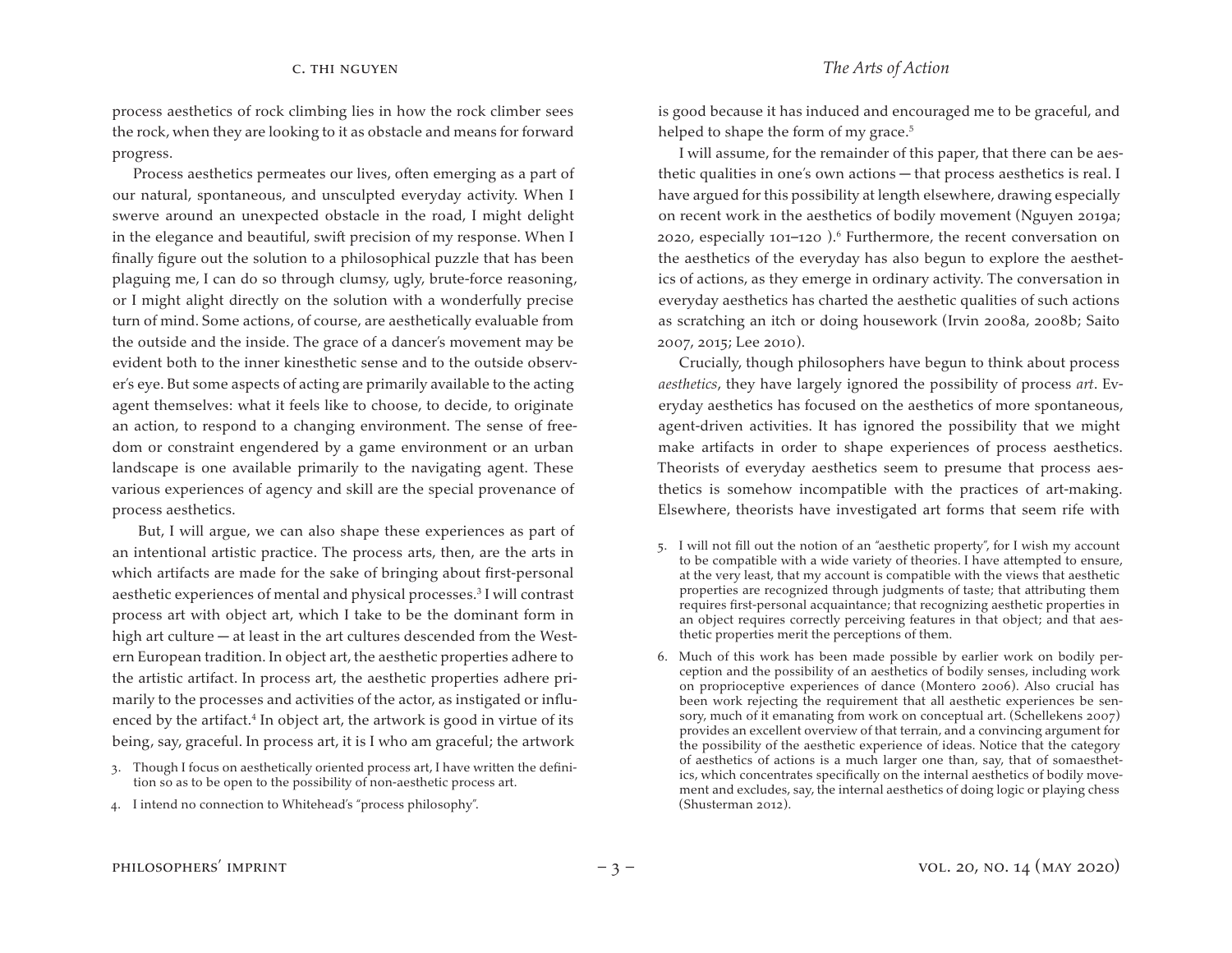process qualities. The academic discussion of videogames as an art form, as we will see, has typically focused on object-qualities, such as fixed story, graphics, and music, and ignored the aesthetic qualities of player choice and skilled player action. In order to render such objects legible to the established terms of discourse, conventional aesthetic theory has largely ignored their process aesthetic qualities.

Philosophical aesthetics, then, seems to behave as if there are only two options: either there can be process aesthetics, but not in art; or there can be art, but denuded of process aesthetics. In other words, the discussion seems to presume that there can be no process art. Why might that be? Yuriko Saito makes a compelling suggestion in her account of everyday aesthetics. With ordinary external objects, says Saito, we can clearly delineate what we are supposed to focus our attention on. But with actions, the aesthetic qualities are too variable to support any intersubjectively stable experiences. We can all look at the same external object, but we each have our own different activities. It thus seems very difficult to have any sort of critical discourse or make any sort of objective aesthetic judgment of our own actions. And making such objective aesthetic judgments and having such shared experiences are the foundations of the practice of art. So, says Saito, to embrace the aesthetics of action, we must, for that space, abandon the demands of art (Saito 2007, 18–26; Saito 2015).

Here is where my account differs sharply. I think we can use artifacts to shape aesthetic activity in a way that is significantly like the traditional arts. Furthermore, those artifacts help to stabilize certain experiences of action and make them more intersubjectively sharable. The aesthetics of action are not simply confined to everyday activity; they can be intentionally called forth and sculpted through artistic practice. There can be arts of action.7

# c. thi nguyen *The Arts of Action*

The historical inattention to the process arts has left a number of key questions unanswered. Who is the artist in process art? How do they imbue an artifact with the capacity to shape a resulting activity? Who is responsible for the aesthetic qualities of action — the artist or the active audience? In what follows, I offer a theory of the process arts and make first attempts at answering these questions. I argue that the process arts are a viable, and important, category of the arts. I give a general account of the basic difference between process arts and object arts, in terms of the prescribed focus of aesthetic attention. I give an account of the place of the artist in the process arts, and argue that we can often attribute significant responsibility for the aesthetic qualities of an audience member's action to an artist. And I defend the process arts from various skeptical claims. Finally, I take the first steps towards diagnosing the resistance to process art. This analysis, I hope, will also expose some basic presuppositions engendered by the largely object-centered history of our artistic practice.

One last note: I use the term 'art' here for lack of a better term, but I am not particularly attached to it. For my purposes, the important claims are that we humans engage in practices of making artifacts for aesthetic purposes; and that there are two distinctive categories of those artifacts, one of which has been theoretically neglected. And furthermore, that we have neglected the possibility that we can create artifacts to intentionally bring about aesthetic experiences of activity. When I say that the social tango, games, and cities deserve to be called "arts", I mean that they deserve to take up a place in the pantheon of human-created artifacts, created for aesthetic purposes. My goal is to investigate and give an account of these artifacts. I will make a case that these artifacts are quite similar to the traditional object arts in some very important regards, and that some of the most cherished features of the object arts also occur in the process arts. But I will not rigorously defend my use of the term 'art' beyond pointing out these similarities. If the reader wishes to reserve the term 'art' for what I'm calling the "object arts", and wishes to use some other term for the

<sup>7.</sup> I don't mean here to require that the purpose of an artifact align with the designer's intent. A.W. Eaton provides a useful account of the "function" of an artifact, by which the function is set by etiological facts about use and the procedures by which artifacts evolve (Eaton forthcoming).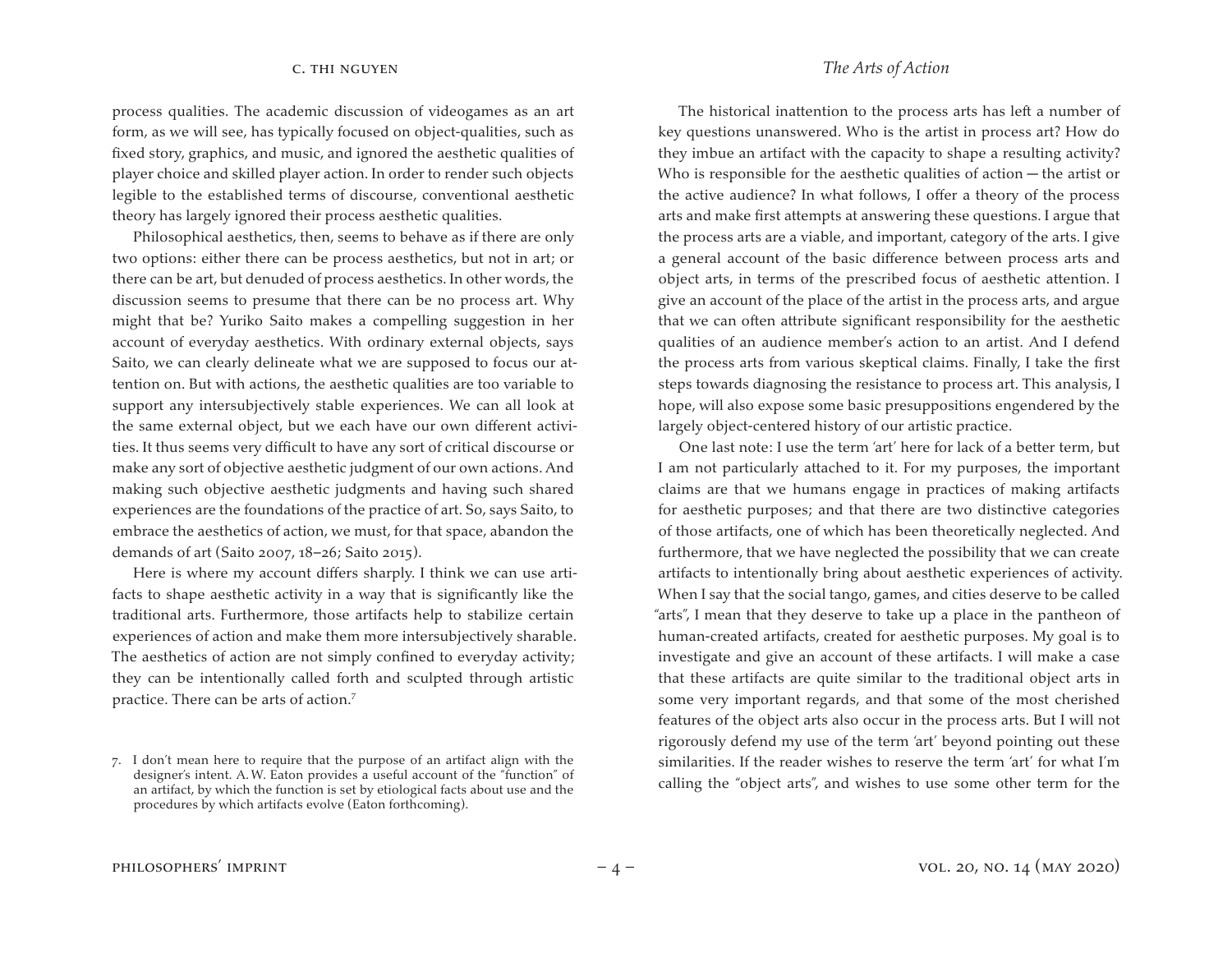higher-level category of "artifacts manufactured for aesthetic reasons", they may feel free to substitute the term of their choice throughout.

### **2. Games, tango, cooking, cities**

It will be useful to step back from philosophical theorizing for a moment and survey some representative process arts. First, games are clear examples of a process art. I mean games in the broad sense, including board games, sports, videogames, and tabletop role-playing games. Games are often made for the sake of the player's experience of their own play: their controlling an avatar through carefully timed sequences of difficult jumps; their thinking through complex sequences of moves; and the grace and precision of their complex reactive movements. Part of the player's experience also involves their practical experiences of the object as it is relevant to the player's activity — like the speed and shape of obstacles hurtling at them in a videogame.

Obviously, many games also have traditional object-aesthetic qualities. When we praise the graphics of a game for their beauty or grandeur, we are attributing aesthetic properties to an object as it exists independently of our activity. But a very significant amount of game design effort goes into shaping the player's experience of active play. Game designers sculpt a choice space and an action space which give players an opportunity for rich, interesting choices, for thrilling actions, for graceful movement. Game designers often also neatly coordinate the process and object qualities, as a claustrophobic choice space and a desperate set of obstacles might be matched to similarly ominous music and visual design. Note that the practice of game design and game criticism, as it is found in the wild, is largely focused on the experiential elements of active play. The discourse that naturally arises in the practice of creating and appreciating games often involves richly aesthetic language. The natural talk about games clearly treats games as a process art. However, when we move to the theoretical discussion of game aesthetics, and various attempts to demonstrate that games are a valuable form of art, the discussion usually switches to object-aesthetic elements — like graphics, sound, fixed scripts, and

fixed narratives. In doing so, the theoretical discussion excludes process aesthetics, concentrating instead on the object-aesthetic qualities that might be found in the artifact itself. This, I suggest, is due to theoretical baggage from art culture's historical emphasis on the object arts, and the relative paucity of developed tools for thinking about the process arts.<sup>8</sup>

A survey of various theoretical approaches to games will serve here as a useful case study, to help us to get a grip on the dominance of the object art paradigm. Some theorists have focused on the representational qualities of the game. For example, Ian Bogost praises those games that make arguments through procedural rhetoric: that is, games that comment on social, political, and economic systems by simulating them in a pointed way (Bogost 2010). John Sharp has argued that videogames can become art when they move beyond promoting mere player absorption in the instrumentalities of play, and start, instead, to represent the world in a meaningful way. Sharp, for example, points to Mary Flanagan's game *Career Moves*, which reproduces the old family game *The Game of Life*, while forcing players with female pawns to make stereotypically gendered career choices. Flanagan's game, says Sharp, is art, because it brings the player to reflect on gender biases in the world (Sharp 2015). Flanagan herself has argued that games can become art when they start to perform the functions of much contemporary art — such as offering social critiques (Flanagan 2009). The pattern of argument here is clear: for games to be an art, there must be some sort of valuable representational content that we can attribute to the game itself. Notice that in all of these cases, the valuable qualities that make the game art are attributable to the artifact itself — its mechanics, its representation of the world, and the commentary embedded in the rules of its simulation. Here, the artstatus of videogames is defended by ignoring any process qualities and focusing solely on the object qualities. A similar form of argument also occurs in the fast-growing literature which treats games as a kind

<sup>8.</sup> This paragraph is a brief summary of an extended account I have developed of game aesthetics elsewhere (Nguyen 2019a; Nguyen 2020).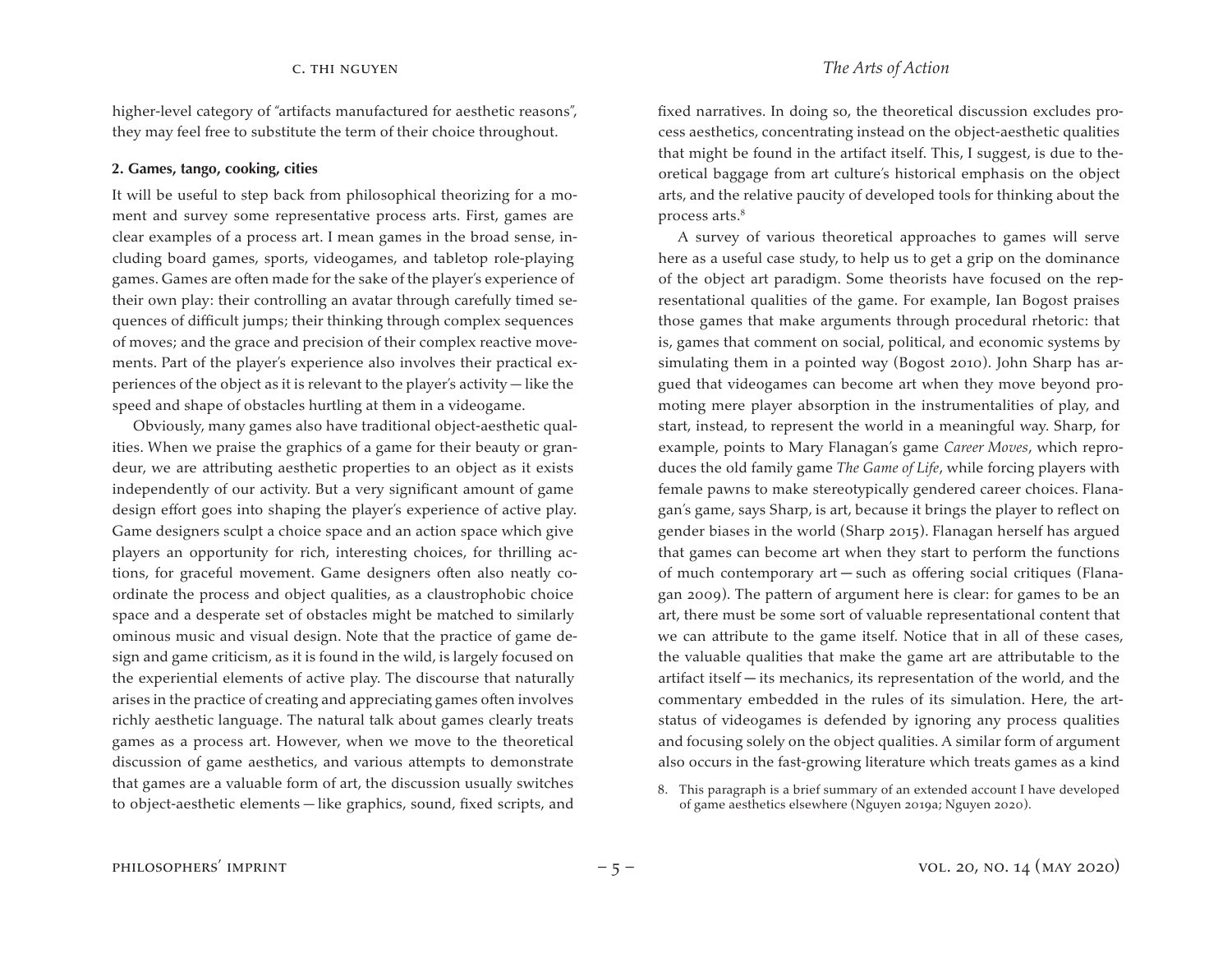of fiction. Here, we are directed to focus our aesthetic appreciation not on qualities in our own actions, but on fictional qualities in the work itself. In *The Art of Videogames*, Grant Tavinor claims that videogames are art because they are a kind of fiction. His account locates the primary aesthetic qualities of videogames in stable features in the artifact, such as the narrative, characters, and story. These are features attributable to the object — the videogame itself — rather than to the player's actions. The player's activity shows up in Tavinor simply as means to further the ends of immersion in the fiction. A player's struggles with the challenges of the game are supposed to help the player to identify with the struggles of their in-game avatar. The player's activity is supposed to aid in their absorption in the fiction (Tavinor 2009). Dominic Lopes offers a similarly object-oriented account of the art of computer games. If computer games are an art, says Lopes, they are a form of interactive computer art. Importantly, says Lopes, interactive computer art does not prescribe that the user pay attention to their own actions. Instead, the user is interacting in order to explore a possibility space, to bring the *algorithm* into view. As Lopes says, the user does attend to their own activity, but only as a means to appreciating the actual artwork. The actual artwork is the algorithm and the possibility space it creates; we look *through* our own actions in order to get a handle on the proper object of aesthetic appreciation. And notice that the algorithm is a stable object created by an artist. Interacting with the computer art doesn't create the object of aesthetic attention; it is something like a digital version of walking around and through a large sculpture. They are the actions that we, the audience, must take to bring the artist's work into view (Lopes 2010, 36–52,67–84). Notice that, in all these treatments, the discussion of the art of games has avoided any direct treatment of process aesthetics. I take this to be a serious omission, one driven by an attempt to squeeze games into a theoretical framework that has been built to suit object art.9

Games should also draw our gaze to other kinds of choice space — of environments designed to support the free movement and decision of agents. Urban planning is also a process art, at least in part. Think of the difference between the miserable experience of navigating a certain kind of modern American metropolitan sprawl, full of sameness and repetition, compared to the rich and lively experience of navigating a city like Istanbul, full of lovely winding streets and delightful mazes of back alleys and market paths. Some of this delight arises from object-aesthetic qualities, such as the visual quality of the architecture and the street. But a day wandering the streets of Istanbul is also one replete with interestingly textured navigational choices — of noticing and discovering a hidden passageway, of deciding to take the broad, curving street or to enter, instead, the cool, dark labyrinth of an indoor marketplace. The layout of the city conditions the quality of these choices.<sup>10</sup>

<sup>9.</sup> This discussion of the videogames literature is merely a sketch of a much more detailed discussion I've offered elsewhere (Nguyen 2017b; Nguyen 2020). For another take on that literature, see (Tavinor 2010). On the other

hand, non-philosophical discussion of games often focuses on the aesthetics of actions. We find such discussion in designers' diaries and in online reviews of games — that is, in the natural practice of the aesthetic appreciation of games itself. I discuss those critical practices in greater detail in (Nguyen 2019d). Jon Robson does, in fact, discuss the aesthetics of videogame performances — though his discussion is confined to the question of whether such performances are aesthetically evaluable, and does not broach the topic of how the work of the game designer might shape the aesthetic qualities of such performances (Robson 2018). Notably, some writers outside of philosophical aesthetics have directed attention to the aesthetics of action, most notably Jesper Juul (Juul 2004, 2013). Importantly, some work in the field of game studies has started to explore the process aesthetics of games. For examples, see Daniel Vella's work, which occurs at the intersection of literary studies and continental aesthetics (Vella 2016), Graeme Kirkpatrick's discussion of videogames from the perspective of continental aesthetics and critical theory (Kirkpatrick 2011), and Veli-Matti Karhulahti's work on timing in videogames, again from a continental perspective (Karhulahti 2013). Notably, all of these discussions draw heavily on traditions of continental aesthetics. What's particularly interesting here is the degree to which philosophical aesthetics in the analytic tradition has largely ignored process aesthetics entirely in the discussion of games as an art form.

<sup>10.</sup> The phenomenology of city walking has been the subject of much study, though most of it outside of analytic aesthetics. For an overview of continental and phenomenological work on city strolling, see (Paetzold 2013). Jonathan Maskit offers a phenomenological account of urban aesthetics, as conditioned by mobility and transportation technologies (Maskit 2018).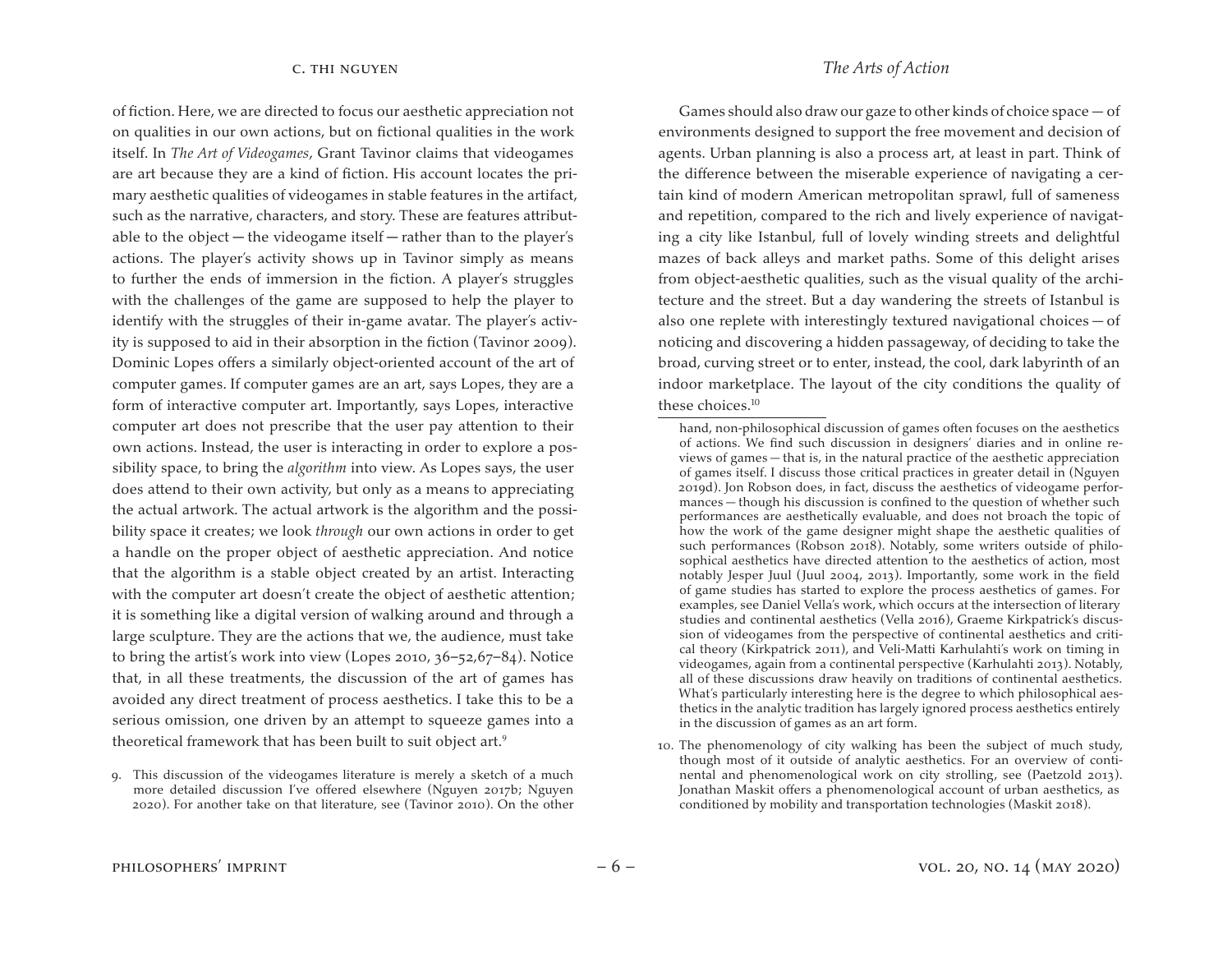Other process arts center on a designed social practice. Consider, for example, the inward aesthetics of rapport in the social tango. Importantly, says Beatriz Dujovne, the theatrical stage tango, which so many of us are familiar with from the movies, is something of a misleading imitation. The true tango, she says, is the social tango, which is improvised and intimate. In the social tango, the dancers aren't dancing for the eyes of an audience.

They improvise. They dance for themselves, introspectively. Shunning the external world, their eyes turn inward. This circumspect dance comes from a different heart and culture than the stage tango. …. At social dances we see neither sexual passion nor violence. The dance's form is different as well. Legwork is minimal; feet are kept on the floor; the size of the steps is small. People dance closely embraced to one another, bodies connecting, chests close together, heaving and retreating with every breath, heads resting delicately together, moving as one, immersed in total improvisation that forbids them to hide behind choreographed steps. Beauty radiates from the emotions inside the dancers, not from external displays of skill. (Dujovne 2011, 5–6)

True tango dancers dance for themselves. They appreciate their rapport with their partner, the sense of connection and responsiveness, the absorption in the collective improvisation of movement.

Similarly, consider contact improvisation, a dance form in which the dancers play with gravity by putting their weight — and their trust — on another person, rolling around each other's bodies and perpetually falling towards each other (Bigé 2017). Steve Paxton, the dancer who originated the practice, explains:

Just the pleasure of moving and the pleasure of using your body is, I think, maybe the main point. And the pleasure of dancing with somebody in an unplanned and

spontaneous way, where you're free to invent and they're free to invent and you're neither one hampering the other — that's a very pleasant social form. (Kaltenbrunner 1984, 11)

Contact improvisation is also a practice primarily oriented towards the inner experience of the dancer, rather than some outward display. This is why, as some have noted, beginning contact dancers often create spectacular performances, but experienced contact dancers can be quite boring to watch. Experienced dancers are dancing for an inner sensation and a felt relationship, and not for an outer observer. In fact, the contact improvisation community has frequently spurned the traditional performer/audience division, preferring to hold open contact jams, and to stage performances so that audience members can feel free to join in  $(27, 37-38)$ .

Consider, too, the neglected aesthetics of activity in culinary life. There is an aesthetics of movement in and around food, as conditioned by the physicality of the dish. Some dishes are uncomfortably plated, like many of those teetering food towers so popular in the fancy dining of recently bygone days, which looked stunning but were physically annoying to eat (Nguyen 2018). The process of cooking, too, is full of aesthetic delight, from the gorgeous aromas of a simmering braise to the lovely sizzle of vegetables hitting oil. And many of these aesthetic experiences are distinctively agential. There is an interaction between one's sensual awareness of the ingredients — how they smell and look and sound as they simmer and fry — and one's cooking choices, as informed by that awareness.

Food writer John Thorne suggests that modern food culture separates the process of food creation from the eating itself, and socializes us to think that the food creation is just a chore — a mere instrument to the central aesthetic experience of the finished product.

However, cooking at its most primal is not consciously instructed labor but a flowing, attentive reverie. Spear a chunk of meat on a skewer and hold it over a bed of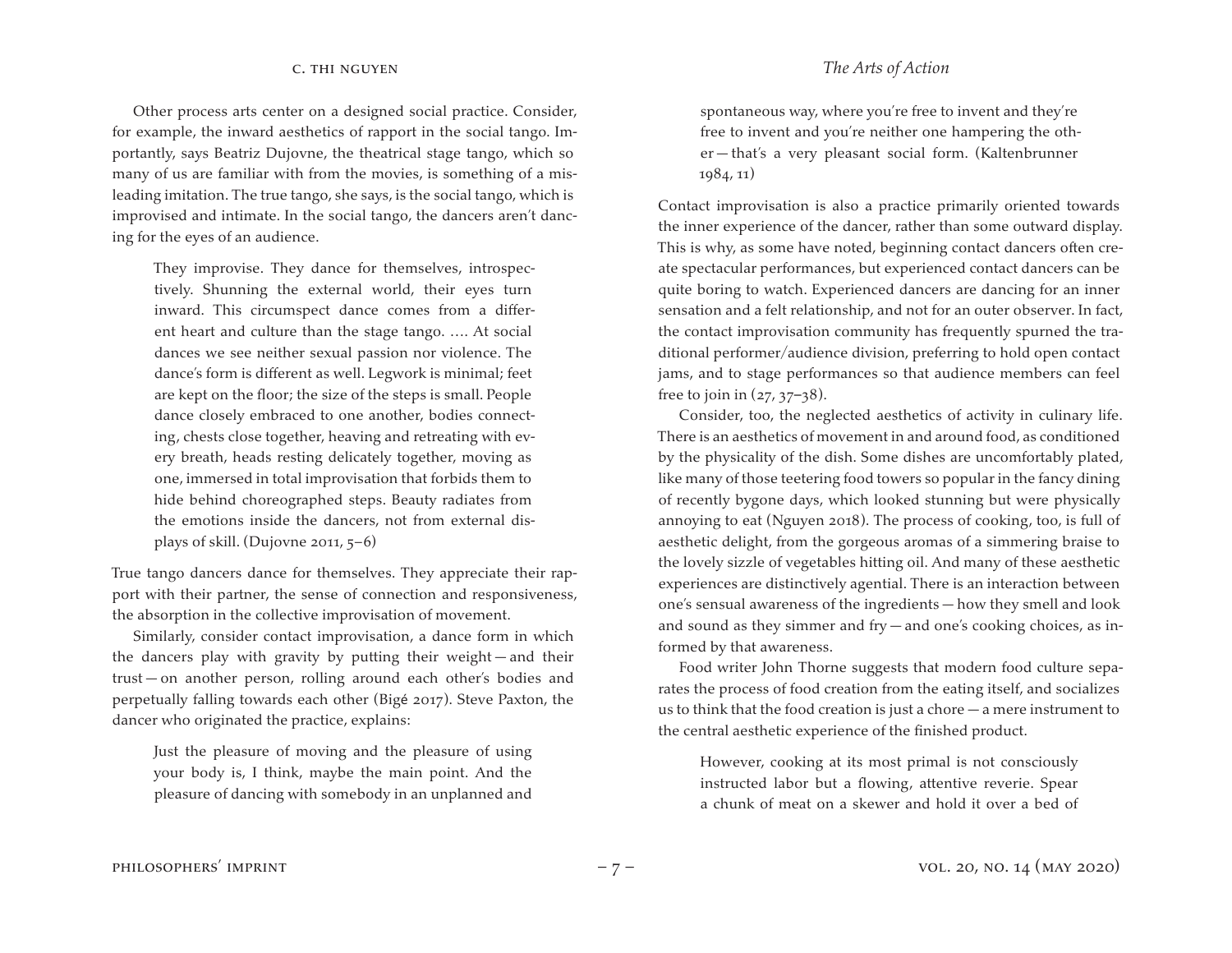smoldering charcoal. It's not conscious thought but a continual tension between the fire's hunger and your own that directs the sharp-eyed turning, keeping sear from turning altogether into char as the fat bubbles and pops, the juices sizzle and crust, and the odors of smoke and meat swirl about your head. (Thorne 1992, 29–30)

This realization, suggests Thorne, might bring you to change how and why you cook. Following a good recipe with painstaking precision might lead to a better finished product, but that subservience also robs the cooking process of much of its richness. Cooking more improvisationally may sacrifice a bit of quality in the end product, but it offers, in trade, a much more rewarding experience of one's own agency in cooking.

Other food practices are built around the pleasures of the eater's agency. Take, for example, the joys of Turkish breakfast. Traditional Turkish breakfast is a composed arrangement of small dishes, meant to be freely combined: small blocks of feta cheese, olives, jams, spreads, fresh bread, eggs, and perhaps a bit of sausage. One of the key pleasures of the meal lies in the experience of culinary free choice  $-$  of getting to decide and construct each next bite according to the whim of the moment. But that experience of free culinary activity is conditioned by the details of the layout of the breakfast. When the spread has been well-assembled, the process of assembly is full of small delights: the cubes of cheese are the right size to have with a bit of bread; the spreads are just the right density to scoop.

What's more, many food rituals structure, through their physicality and the surrounding social norms, a set of movements, a sociality, and a choice space. Consider the familiar rituals of hot pots and raclette machines, in which large groups of cheerful eaters cook their meal at the table, swishing slices of meat through liquid, or pouring a bit of sizzling melted cheese over cubed potatoes. During the process, they rub shoulders, argue about whose piece is whose, or whose turn it is to grab a particular piece of cooking real estate. It's the physical

details of the pot, and the implicit rules of its use, that structure those interactions. (Ruth Van Waerebeek recalls, in her lovely Belgian cookbook, her childhood family ritual of having Belgian waffles for dinner. The part she remembers with the most fondness and nostalgia, she says, was the hours-long argument amongst the twelve members of her family, all gathered around their single waffle-maker, about who had the rights to the next waffle [Waerebeek 1996].) If one thought that there could be an aesthetic experience of social interaction, then this, too, is surely a process-aesthetic experience conditioned by an artifact and its rules for usage. $11$  And surely the social interactions are conditioned, in significant part, by the rules of the practice, and by the particular preparation and layout of the dishes and material.

Obviously, in many of these cases, process and object aesthetics are deeply intermingled. Part of the quality of a Turkish breakfast is certainly in the gustatory quality of the ingredients themselves. However, critical and aesthetic talk in the culinary realm seems entirely focused on the object-aesthetic qualities — the taste and aroma of the food itself — and not on the process-aesthetic qualities. But a life with food is a life full of process aesthetics. And many of these qualities arise from intentionally designed features. Our critical practice, however, largely elides the process-aesthetic features. In reviewing restaurants, we usually talk about the food's taste, smell, and appearance, but almost never talk about how the physical arrangement of the food made our own manipulation of it pleasing or awkward — though how that movement goes is clearly the result of the kitchen's attentiveness or inattentiveness to the forms of movement which will be called forth by how they arrange and plate the food. In reviewing cookbooks, we often talk of the recipe's resulting deliciousness or appearance, but rarely talk about how fun or annoying it was for us to cook the dish — about whether the processes described were elegant, where the times and activities fit just right; or whether they were jumbled messes, where we were required to do six things at once and jump frenetically between them.

<sup>11.</sup> For discussion of the aesthetics of social interactions, see (Bourriaud 2002; Bishop 2004, 2012; Finkelpearl 2013).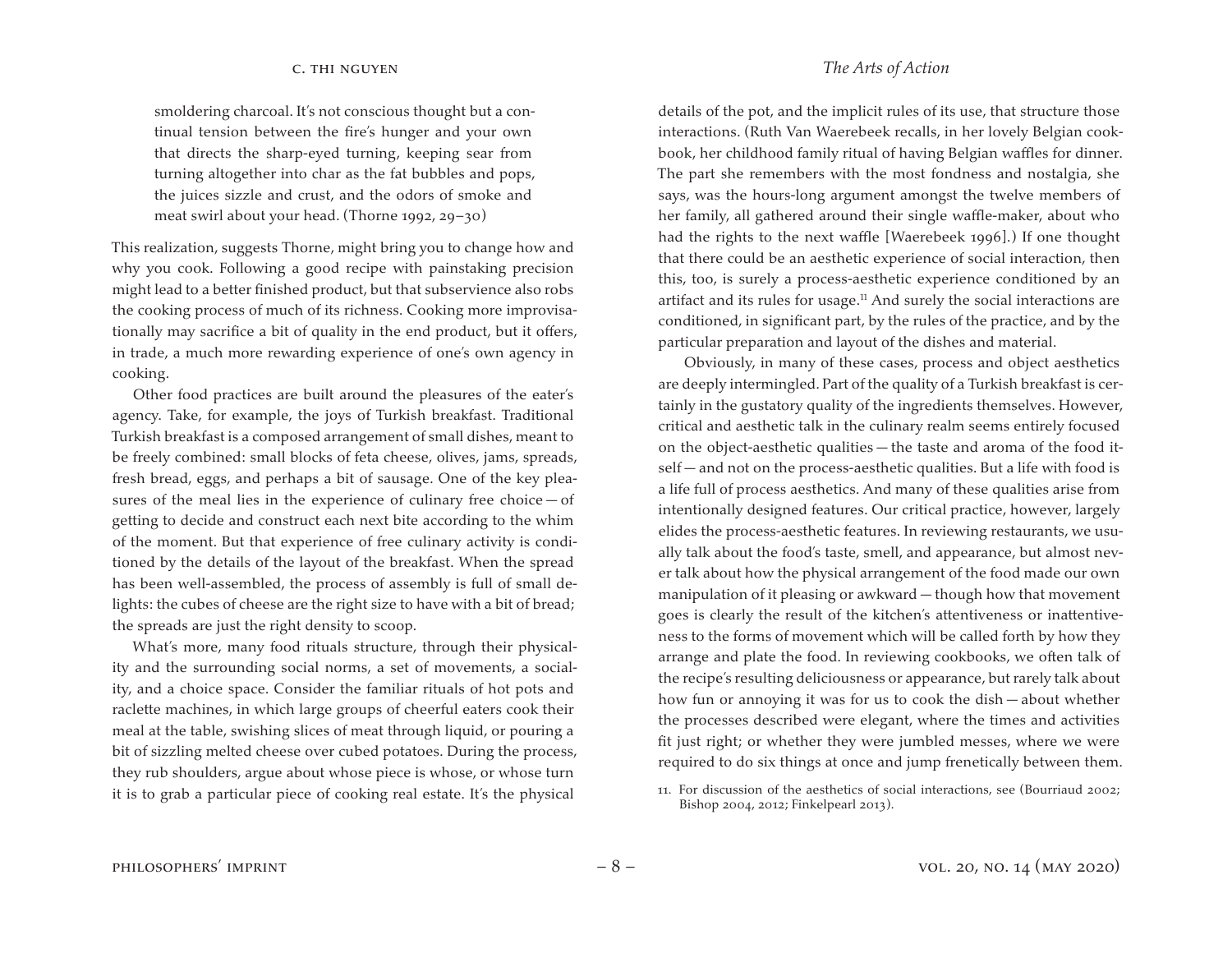But the activity of cooking is itself part of the content of a cookbook. The activity of cooking is a product of intentional design, attributable to a cookbook's author. One might then protest that the object-aesthetic qualities are the genuinely important ones, while the process qualities are just a side-show. But this simply begs the question of why we favor the object arts over the process arts  $-$  of why, in so many of the artifacts that have both object and process art qualities, we concentrate our critical discourse on the object qualities.

All of my examples lie at the periphery of what is normally considered art, and belong to practices that are rarely granted the respect generally accorded to the traditional arts. This is part of the point. I think the historical focus on the object arts has induced a relative neglect, in official attention and valuation, to the process arts. This is why we cannot proceed merely by interrogating our intuitions about the use of terms like 'art', for those have been shaped by the very cultural patterns which I mean to question.<sup>12</sup> I freely grant that the norms and practices of the art world, at present, usually ennoble the object arts and marginalize the process arts. I grant, furthermore, that our intuitions about the use of the term 'art' often support the primacy of the object arts. I wish to question the basis of these intuitions and practices.

Much of the previous work on this terrain has argued for the worthwhileness of these various process arts by attempting to assimilate them to more familiar object arts. Consider, for example, Michael de Certeau's aesthetic analysis of walking in the city as a kind of textual creation, by arguing that various walks could be interpreted as a kind of expressive speech (Certeau 1984, 91–95); Bogost's and Flanagan's defenses of the worth of games in terms of their abilities to model, critique, and comment on society, economics, and morality; and Carolyn Korsmeyer's account of the meaning of food in terms of its capacity to

represent and depict, and so acquire meaningfulness (Korsmeyer 1999, 103–145). Such attempts do indeed survey some valuable aesthetic terrain. But the overall approach also distracts us. They focus on fitting the process arts within an object art paradigm, and pull our attention away from these forms' unique potential. Ignoring process aesthetics and process art is a poor use of the aesthetic resources of the world. It is my hope that the following account will help us come to plainer terms with the process arts and their value.

Finally, I focus largely on pure examples — artifacts and practices that are almost entirely object art or process art. But this focus is intended only to help us start to get a grip on these categories. Actual artistic practice is full of all sorts of hybrids between the two forms. Many videogames invite process-aesthetic appreciation of the player's own actions, but also object-aesthetic appreciation of the graphics, the music, and pre-generated elements of storyline. And such features can harmonize and blend in fascinating ways, as when a videogame's soundtrack dynamically adjusts to the player's actions, emphasizing the drama and danger of the situation. And I suspect that there are many artistic practices that, though object-centric, also have substantial process-aesthetic qualities. For example: our involvement with detective novels typically involves not only appreciation of objectfeatures like character and plot, but a self-reflective appreciation of our own process of puzzling through the mystery. And when we try to understand the aesthetic value of such a hybrid work within a theory built only for the object arts, then we will inevitably misunderstand key features of that work.

### **3. Process art: A theory**

First, I define *process aesthetics* as the aesthetics of activity from the perspective of the actors. This includes the overtly self-reflective experiences of each actor's own activity. Process aesthetics also includes those experiences of the outside world that are related to that activity — such as a cook monitoring the smells and sounds and color of their sautéing vegetables, to determine when they're ready. Process

<sup>12.</sup> For a more robust defense of moderate skepticism towards the usefulness of interrogating our intuitions about the term 'art', see (Zangwill 2007, 1–35). Richard Wollheim's work is, in my eyes, an excellent example of careful theory building which takes, as its starting points, intuitions about artworks which implicitly exclude the process arts (Wollheim 1980).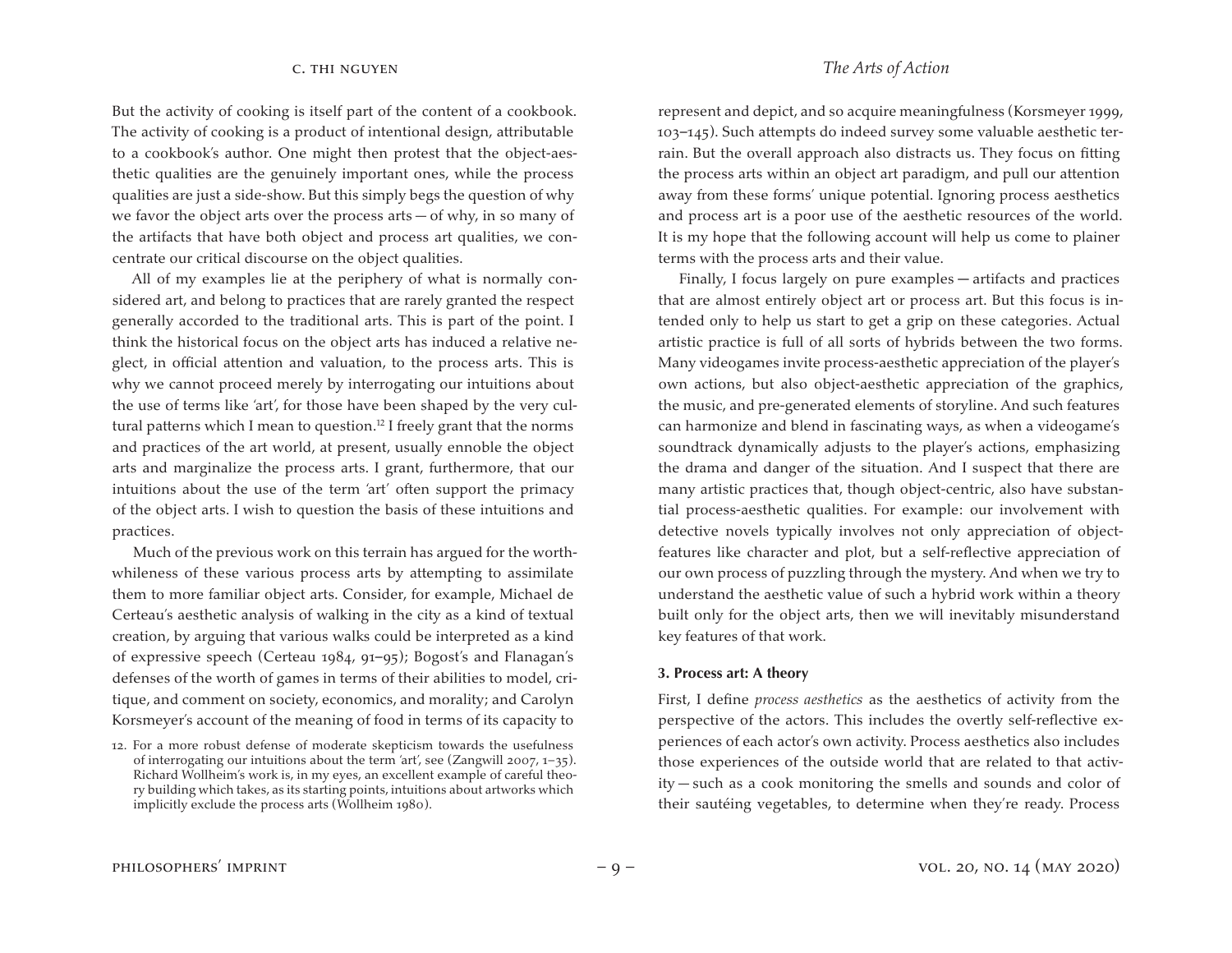aesthetics thus includes experiences of sensory and aesthetic qualities in external objects as they are cognized as part of the activity. Consider, for example, the aesthetics of a rock climb. Process-aesthetic qualities include the climber's aesthetic experiences of their own movement, but also the aesthetic experiences involved in perceiving the rock as obstacle for movement and as means for aiding movement. I attend to those external qualities that are relevant for my activity, and I attend to them as part of an investigative and practical process where they function as, among other things, the basis for further decisions and actions. There is an aesthetic quality — a perception of a kind of practical harmony — that arises from recognizing that this little nubbin of rock is exactly in the right place to re-balance your foot.<sup>13</sup>

*Process art* refers to those artifacts whose function is to bring about process-aesthetic experiences. I mean 'artifacts' loosely here — I mean to include manufactured physical objects, rituals, instruction sets, and even social practices. The rules of the party game Werewolf are an artifact, in this sense; as are the conventions, traditions, and practices of social tango; as well as the physical apparatus of fondues, along with the social norms for their appropriate use. I will refer to the creators of process art as the *designers*. The designer here can be anything from a single individual, such as a board game designer, to a multi-generational community, such as the one that originated the social tango practice.14 I will call 'the enactor' the person or persons who engage with such an artifact, whose actions are appropriately guided or instigated by it, and who aesthetically appreciate their own activity.15 I will

- 13. For a further discussion of practical harmony, see (Nguyen 2020, 107-110).
- 14. For a discussion of how groups can be artists, see (Bacharach and Tollefsen 2010; Nguyen 2019c).

refer to the enactor's activities in response to such an artifact as their 'engagement' with it. None of these notions are meant to be exclusive; many artworks have both process- and object-aesthetic qualities, and an individual can appreciate both at once.16

Process art involves a more distanced relationship between artist and enactor than object art does between artist and audience. In the object arts, the artist creates a work which the audience experiences. The audience experiences aesthetic properties as *in* or *adhering to* that work, and makes aesthetic judgments about that work. Process art involves an extra stage. The designer creates an artifact. The enactors interact with the artifact, which conditions the enactors' resulting activity. The enactors experience aesthetic properties in their own actions ("That was a graceless serve"; "We were so beautifully in synch with each other in that dance"). The artifact influences what and how aesthetic properties emerge in the enactor's activity, but the primary aesthetic properties emerge in the enactor's activity itself. We may also make secondary judgments about the quality of the work based on its functional capacity to encourage aesthetically valuable actions. We might judge this board game good because it tends to create situations that are interesting, thrilling, fascinating, and tends to create opportunities for our own brilliant, dramatic, and elegant moves. But the goodness of process art as such comes down to its capacity to encourage valuable aesthetic qualities in the enactor's own activity.<sup>17</sup>

17. I am relying here on Jane Forsey's account of the aesthetics of design (Forsey

<sup>15.</sup> I intend no connection to Alva Noe's enactive aesthetics. Furthermore, though I will usually speak of single-person enactors, I am entirely open to the possibility of group agent perspectives — though I do not want to litigate here for the possibility of multi-person perspectives for aesthetic experience. Note that (Himberg et al. 2018) argues that the point of collective dance improvisation is to induce a collective perspective from which collective self-reflective aesthetic experiences can be had. See also my discussion of collective audiences in (Nguyen 2019c).

<sup>16.</sup> I originally introduced the terms 'object art', 'process art', 'enactor', 'artist's work', and 'attentive focus' in a very brief sketch in my book, *Games: Agency as Art* (Nguyen 2020, 142–144). Though *Games* bears a similar publication date to the present article, due to the complexities of book publishing, those parts of the book were actually written several years prior to the writing of the present article. In the interim, I've grappled with a wider variety of process arts. The present account departs from the earlier one in many details. I take the present account of process art to be much improved from the preliminary sketch I gave in *Games*. Furthermore, I take myself to have answered, in the present article, some of the open questions and puzzles I mentioned in *Games* about the nature of process art, and the questions concerning its lowly place in the culture.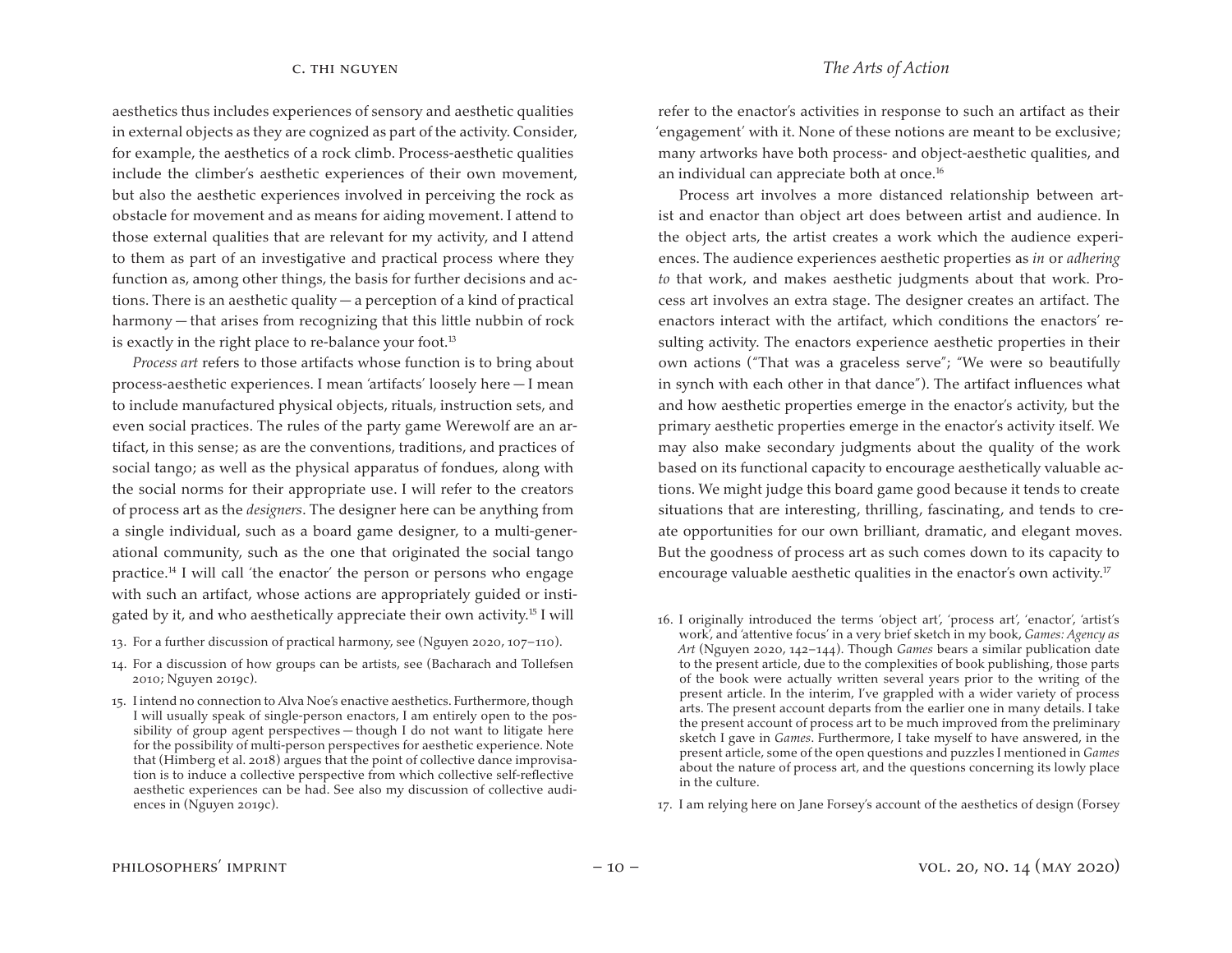With process art, there is a significant gap between the work and the aesthetic experience — much more so than with object art. This requires making a conceptual distinction between two aspects of artworks that are usually merged. In object art, we aesthetically attend to what the artist produces. Melville writes the text *Moby Dick*, and we aesthetically attend to that very same text. To understand process art, we must dissolve the expectation for such a singular locus of aesthetic effort. Let's distinguish between the *designer's work* and the *attentive focus*. The designer's work is the stable artifact created by the designer for the purpose of engendering aesthetic experiences. The attentive focus is the prescribed focus of aesthetic attention. In object art, the designer's work and the attentive focus are one and the same thing, or very close to it. The painter creates a painting, and the audience attends to that painting. In process art, the designer's work and the attentive focus come apart. The designer's work is the artifact: the game, the recipe, the city, the rules of the tango. The attentive focus is the enactor's own activity, which arises in response to the designer's work. In process art, there are two distinct generative processes: first the designer generates the work, and then the enactor generates an activity in response to the work. And in process art, it is that latter activity which is prescribed as the attentive focus.<sup>18</sup>

One might worry that I am presuming some special private interiority of agency — some inaccessible first-personal perspective for the agent. This might strike some as problematic. At the very least, one might protest, aesthetic qualities of agency are sometimes available to an outside viewer. The basketball player dodges and weaves, and the gracefulness of their motion is available both to themselves and to

the spectator. A chess player makes a complex decision; the elegance of their solution can be grasped by an observer who understands the state of play. Certainly, some process-aesthetic qualities are available to the spectator. But many process-aesthetic qualities are not. What it feels like to react, how exactly the pieces of the solution come to you — these are qualities to which the agent themselves has special access.

More importantly, however, my claim is not that the attentive focus in the process arts must be private. My claim is only that the process arts are aimed *primarily* at an agent's experience of their own activity. This means that there is no requirement for externalizability and no demand for publicity for the aesthetic qualities — though, of course, some aspects of that activity might turn out to be publicly accessible. Let's return to rock climbing. Some rock climbs are quite aesthetically public, with spectacular large-scale gymnastic movement. Other rock climbs — like the classic balance problem *The Angler* — involve minute shifts of balance and delicate adjustments in inner torsion, invisible to the outside eye. *The Angler* is fascinating to climb, but mind-numbingly boring to watch (Nguyen 2017a). My claim here is only that rock climbing is primarily oriented towards the aesthetic qualities of climbing for the climber themselves; thus, *The Angler* is no aesthetic failure because of the relative absence of aesthetic payoff for the spectator. Consider, also, the differences between a more object-art dance practice, like ballet, and a more process-art dance practice, like the social tango. Though there may be process-aesthetic qualities to ballet, the practice is oriented primarily towards producing aesthetic qualities available to the non-dancing spectator. This is why, under the current social practice, it doesn't seem a viable aesthetic criticism of a particular ballet performance that it was thoroughly unpleasant for the dancers. And though there may be some observable aesthetic qualities in the social tango, the practice is freed from the demand that it must primarily aim at producing such observable qualities. The practice is designed primarily for the sake of producing the subtle feelings of connection

<sup>2013)</sup> and Glenn Parsons and Allen Carlson's account of functional beauty (Parsons and Carlson 2008).

<sup>18.</sup> One might think that the divide between, say, composer and performer can be mapped onto the divide between artist and enactor. This turns out not to work; see Andrew Kania's excellent discussion (Kania 2018). Note that even when performance art ontologies are divided into multiple stages (the script, the performance), there is still some further audience, beyond the performer, who attribute aesthetic properties to an external work.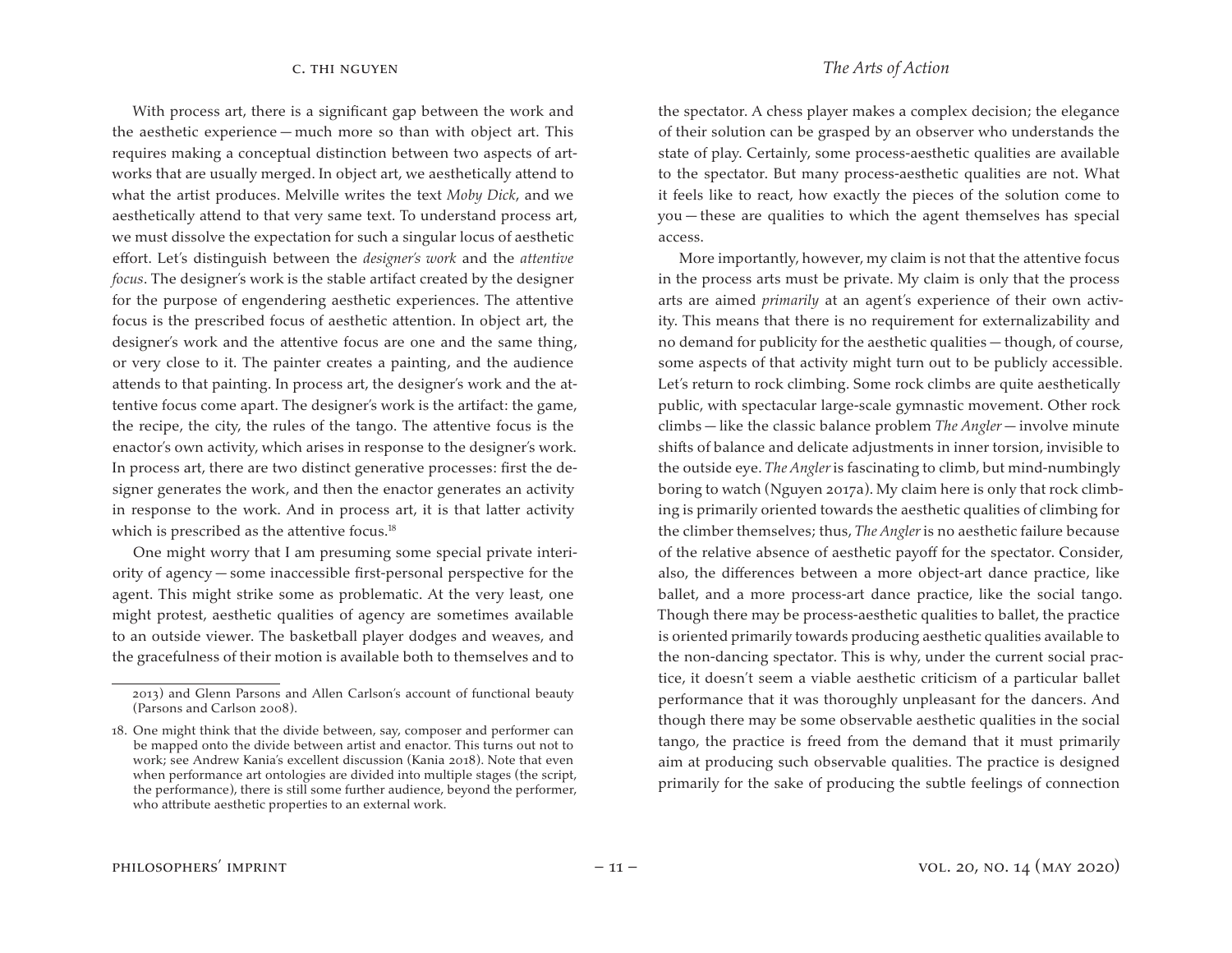and improvisational responsiveness that are primarily appreciable by the dancers themselves.

Alternately, one might attempt to refuse the distinction between the object and process arts by pointing to the fact that an audience's appreciation of an object artwork involves a substantial amount of activity. Audiences for the traditional arts are not passive, as has been often pointed out. We choose what to attend to; we question and interpret. For example: experiencing fiction involves a substantial deployment of the active imagination. Note, however, that no matter how active the role of the imagination, critical talk of fiction usually attributes aesthetic properties and judgments to the text itself and not to one's imagination of it. Furthermore, if one loses oneself in one's own imagination, that attention is usually directed towards the fictional world as imagined, and not self-reflectively towards the mental efforts of imagining. In other words, in many encounters with fiction, even if the audience participates in the manufacture of an attentive focus, they still grapple with it as something produced. Their appreciative focus is on the world produced by their imagination, and not on their own process of coming to imagine it, nor on the relationship between that world and the process of imagining it.19

Consider, too, the precise target of our critical discourse. When we praise Jane Austen's novels, we praise them for their wonderfully exact descriptions of characters. This is an object-aesthetic attribution; the quality of precision is attributed to the novel and not one's own mental efforts in response. This is not true of all fiction, however. Consider, for example, more game-like fictions, such as mystery novels. There, it seems, the structure of the fiction encourages attention to the reader's own struggles. When we praise a good mystery novel, we often praise it for giving us a juicy puzzle to sink our teeth into. Other

recalcitrant texts, such as Thomas Pynchon's famously cryptic novel *Gravity's Rainbow*, may also highlight the reader's own struggles and the experiential qualities of so struggling. But that is just to say that fictions sometimes cross the line between object arts and process arts. It may turn out, once we have performed our analysis, that many of the traditional arts actually partake more of process aesthetics than we might have thought.

Finally, the object and process arts occur on a continuum. For example, there are certain intentional process qualities in the traditional arts. From my own experience playing piano, I suspect that Beethoven cared not a whit about the experience of the piano player. His interest was solely on the finished product. But Chopin's piano works have always seemed different to me. The physical movements that each piece requires have an expressive resonance with the music itself. Bold passages require athletic leaps of the pianist's hands; elegant melodies are often paired with movements that, when executed, feel physically elegant; agonized chords force the fingers to twist in a grotesque and agonizing manner. If this is right, then Beethoven's piano sonatas are object art, but Chopin's piano works are a mixture — they have some clear process art qualities that are accessible only to the piano player.<sup>20</sup> Similarly, consider some of the differences between various practices of dance. Some practices of dance, such as ballet, are largely in the domain of object art, where others, like the social tango, are largely in the domain of process art. But surely there are ballet dancers who dance primarily for their own inner experience of dance, and social tango dancers who dance for the outside eye. I'm classifying ballet as an object art and social tango as a process art from what seem like the overall aims of the practice. But the boundaries are fluid, and individuals may enter into the practices for different reasons. My intention is not to show that the object arts and the process arts are always distinct from each other. Rather, it is to show that the process art side of the

20. For a further discussion, see (Willard 2018).

<sup>19.</sup> I am confining my discussion here to those theories of the object arts which presume that the work of art is some external artifact. I take this to be the dominant view, and the most plausible one. Some other accounts, such as that of R.G. Collingwood, claim that the work of art is constructed in the imagination of the viewer (Collingwood 1938). Space does not permit me to address that family of views here.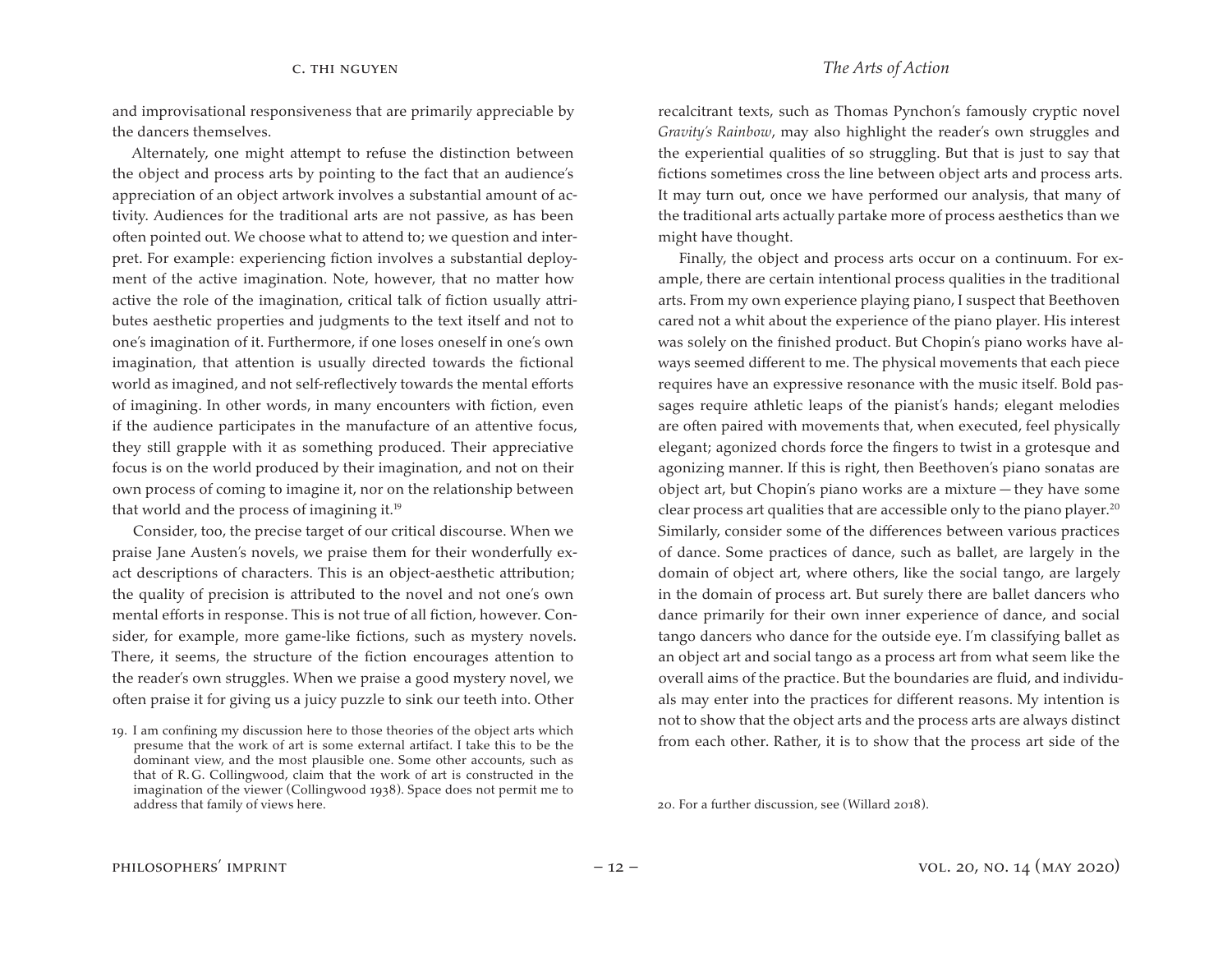spectrum has been neglected, as have the process aspects of many traditional arts.

### **4. Who is the process artist?**

Who is the artist of a work of process art — the designer or the enactor? One might be tempted, at this point, to suggest that I've put the labels in the wrong places. Perhaps the designers of games, cities, and Turkish breakfasts are simply creating the background and the tools for artistry. The designers aren't any sort of artists at all. Instead, it is the enactors — the players, walkers, and diners — who are the true artists.

This does seem quite apt for some cases. It seems precisely the right characterization of, for example, the social tango. There, the social practice simply enables a kind of live, artistic, creative process. The dancers themselves seem primarily responsible for the aesthetic qualities that emerge in the dance. The designers of the social practice, such as they are, are responsible for creating a fertile ground for aesthetic creation, but not for the aesthetic creation itself. It would seem strange to think of those designers as any sort of artists or artist-analogues.

But the view that the enactors are the artists seems quite inapt for other cases: for instance, many board games and computer games. For example, the enactors-as-artists view doesn't have the resources to account for the difference in aesthetic responsibility between, say, the designers of a computer game versus the designers of a word-processing program. The team that designs a word processor is making the tools for other artists to write their various artistic masterpieces on. But surely the designer of the word processor isn't an artist. They don't have anything like particular artistic values or aesthetic qualities in mind as they design the software. They are not active participants in the act of artistic creation. Suppose that Paul Beatty wrote his novel *The Sellout* using a copy of Microsoft Word. The aesthetic qualities of *The Sellout* are wildness, bleak hilarity, and expressive bitterness. None of these specific aesthetic qualities can be attributed to Microsoft Word or its design team.

However, there is a very different sort of relationship between the setter of a rock-climbing route and the aesthetic qualities that emerge in a climber of that route. The route setter can aim at instigating graceful motion; they can set the size and difficulty of the holds to encourage delicacy in the climber. In many cases, process artists do have particular artistic qualities or values in mind, and they imbue their work with features that play some direct role in shaping the aesthetic quality of the enactor's activity — even if the process artist doesn't entirely determine that aesthetic quality in its full specificity. The designers of Microsoft Word had nothing like wildness or hilarity in mind. A climbing-route setter, on the other hand, may set a climb specifically for the purpose of encouraging graceful, delicate, aesthetically pleasing motion — though the precise form of grace is finalized only by a particular climber.

It will be useful here to consider Sondra Bacharach and Deborah Tollefsen's discussion of artistic collaboration. Some artworks, like movies, are made by a group artist. But what are the outer boundaries of that group artist? One might think that anybody that contributed at all to the aesthetic quality of the end product was part of the group artist. But this is too broad a criterion; it does not distinguish between genuine artistic collaborators and mere contributors. Obviously, say Bacharach and Tollefsen, the directors, script-writers, cinematographers, actors, and set dressers are part of the group artist, but the onset caterers are not. How do we draw that line in a principled way? Their answer is that the group artist is constituted by its members taking on a joint commitment to collaboratively fix particular aesthetic qualities in the work. They intentionally cooperate to make a film delicate or spooky. The caterer's tacos may have helped the director make good artistic choices, but the tacos' cook didn't play a role in intentionally fixing the particular aesthetic qualities of the film (Bacharach and Tollefsen 2010).

Their analysis helps us to identify who the process artist is, exactly — and how that designation may fall in different places for different process arts.The designers of MicrosoftWord don't play a collaborative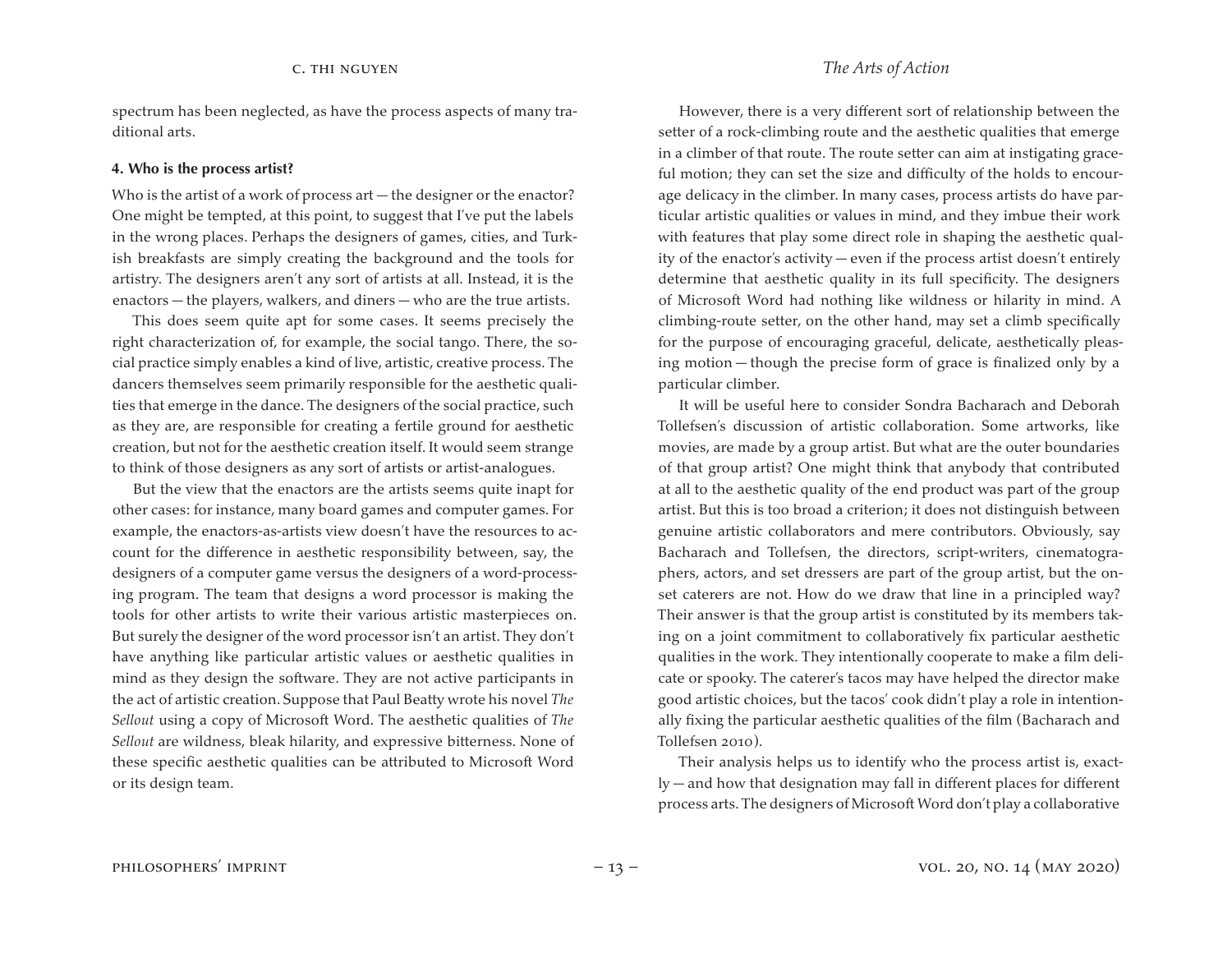role in fixing the aesthetic qualities of *The Sellout*. Furthermore, no elements in Word play a significant role in fixing the particular aesthetic qualities of *The Sellout*. Word may have contributed to that work's quality by making Beatty's artistic creative life easier, but the particular aesthetic properties of *The Sellout* aren't significantly explained by any particular aspects of Word, nor by any choices of Word's design team.

Consider, on the other hand, the beloved computer puzzle game *Portal*. In that game, the player is given a single primary tool: a wormhole gun. The wormhole gun first fires an orange portal, which sticks to wherever you aimed it, and then a blue portal. Once you've attached these two portals to the world, the game connects them with a wormhole. You can go in one portal and you'll instantly exit out the other. Manipulation of the portal placements lets you manipulate the topology of the virtual environment. The game then places an increasingly difficult set of obstacles in your virtual path, which you must solve with only your wormhole gun. Solving these puzzles is a fascinating, mind-bending delight, in which gorgeous solutions finally emerge for the player out of frustrated despair. Notice, though, that the aesthetic quality of the player's activity in *Portal* are partially attributable to design elements in the game and to the game designer's intentional efforts. The astonishing feel of one's mind finally unlocking a puzzle arises in response to the counterintuitive physics and the details of each particular puzzle. And these parts of the game were surely designed, at least in part, to bring about the particular experiential qualities of that mental unlocking.

We might be tempted, then, to instead claim that the artist of a piece of process art and the enactor are actually artistic collaborators.<sup>21</sup> And while this may be true in some particular cases, I do not think we should so readily subsume the relationships of artist and enactor in the process arts to the kinds of relationships we find in traditional object art collaborations. First, if it is a kind of collaboration, then it is one of a very different sort from traditional artistic collaborations. Consider

the relationship between a film's scriptwriter and its production team. The scriptwriter creates a document and passes it to a production team, who are inspired by that document to some further activity. Superficially, this might seem like the same kind of multi-stage affair as with process art. However, in film-making, the scriptwriter and production team are both focused on getting aesthetic qualities into the same endstage artifact — the film — for appreciation by some further audience. The primary aesthetic qualities here occur in that finished work itself. The scriptwriter isn't focused on structuring and influencing the aesthetic qualities of the production team's activity of creation. A game designer, on the other hand, is designing precisely for the sake of the aesthetic qualities of the player's activity of play.

Second, an artistic collaboration usually involves both collaborators aiming at a shared goal — the production of an aesthetic object with certain aesthetic qualities. But the goals of the designer and enactor are often quite divergent. The designer of *Portal* might be designing for the sake of imbuing the player's experience with these particular aesthetic qualities, while the player themselves might, during play, be wholly aimed at winning. Often, the player generates those aesthetically infused actions when their mind is bent wholly to the practical considerations of the game-task; the aesthetic qualities are unintentional by-products of their attempts to win.<sup>22</sup> Similarly, the city-walker may simply be intending to find something to eat for the night; the aesthetic qualities in their activity arise from an interaction between their local goal and the navigational qualities of the city. In many cases of process art, it is the designer who aims at bringing about aesthetic experiences. The enactor pursues some other aim, like winning the game or finding a late-night snack. For the enactor, the aesthetic qualities can arise indirectly, as a result of activity aimed at some locally

<sup>21.</sup> Such a view is advanced by Paul Crowther, who says the digital arts are unique in that their users also count as co-creators (Crowther 2008).

<sup>22.</sup> In some cases, the player may have initially decided to play the game for the sake of aesthetic experience, but during game-play, they are not choosing their particular action in order to generate those particular aesthetic qualities. Rather, those aesthetic qualities arise out of wholly instrumental intentions and actions, as conditioned by their gaming environment. See (Nguyen 2019a) for a detailed discussion of aesthetic qualities and agential layering.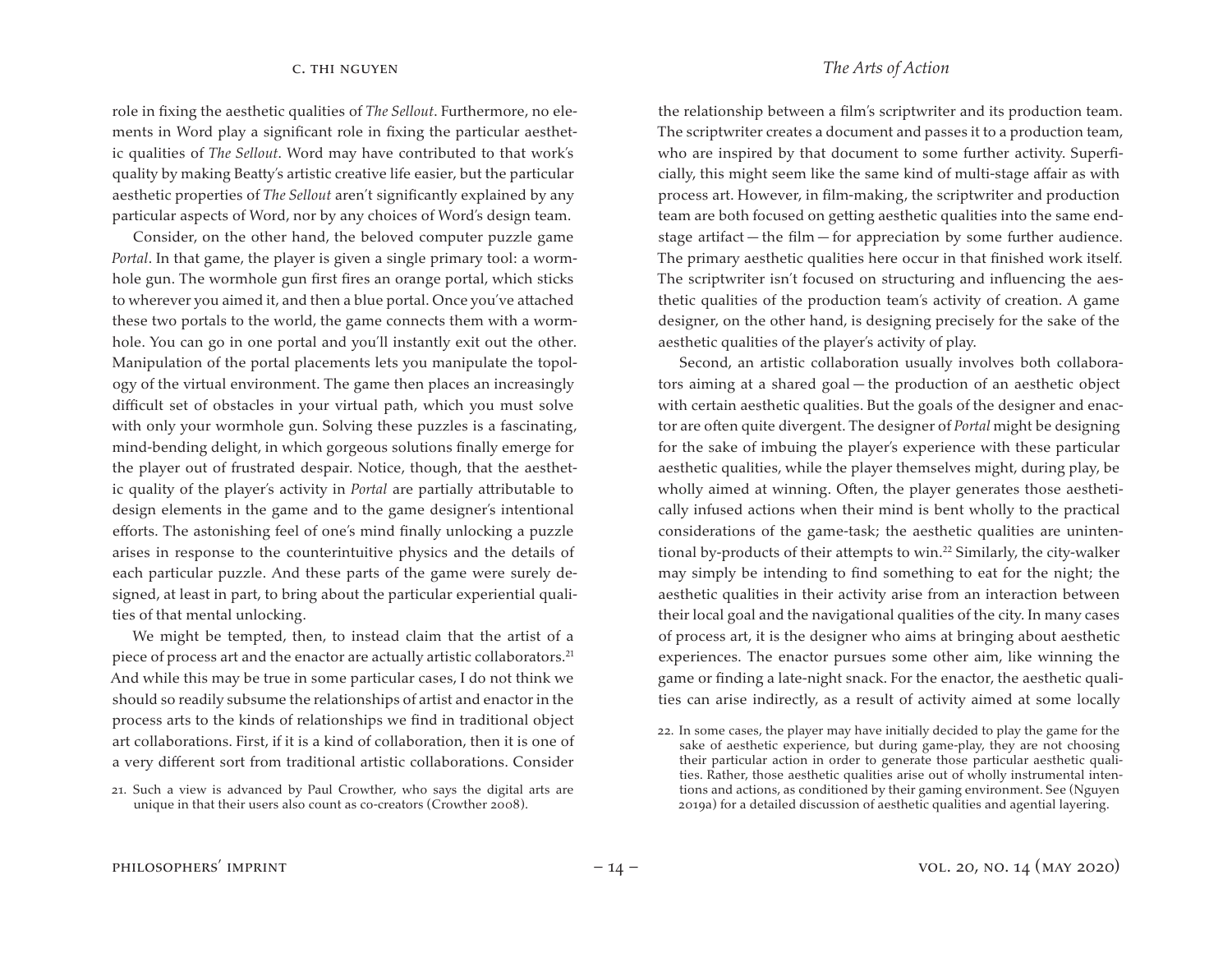non-aesthetic goal, as it brings them into interaction with the process artist's design.

Who exactly is the artist, then, in a given piece of process art? It will be useful here to consider Nick Zangwill's account of aesthetic creation. The artist, says Zangwill, is the person who has an aesthetic insight — an insight that certain aesthetic properties would depend on certain non-aesthetic properties — and who imbues some work of art with those aesthetic properties in virtue of those non-aesthetic properties. For example, an artist might have the insight that a certain array of colors and shapes would create a delicious tension in a painting. They then, based on that insight, create a painting with that array of colors and shapes, and so give it delicious tension (Zangwill 2007, 36–58). Notice that the definition as written excludes designers of process art, since they do not imbue the work itself with aesthetic properties. Rather they design a work with the capacity to trigger a particular range of aesthetic qualities, as they will emerge in downstream engagements. But let me suggest an expansion of Zangwill's account:

**Expanded conception of the artist:** The artist is the person who has an aesthetic insight — which is an insight that certain aesthetic properties would depend on certain non-aesthetic properties — and who imbues some work of art with aesthetic properties *or the power to bring about those aesthetic properties* in virtue of those non-aesthetic properties.

I have emphasized the addition I have made to Zangwill's account. The expanded conception seems utterly reasonable to me. It captures something essential about what it is to be an artist engaged in an act of aesthetic creation. The artist has some particular insight into how aesthetic properties might emerge from non-aesthetic properties; and they manipulate some non-aesthetic medium in order to give rise to those aesthetic properties. The expanded conception only relaxes Zangwill's implicit demand that those aesthetic properties emerge in the work itself.

I take it that, in the case of tango, the aesthetic insight is had by the enactor. It is the dancer who understands, on some level, that moving like *so*, and responding like *so*, will lead to graceful movement and a wonderful, sensitive sense of connection. The creators of the social practice have not had the aesthetic insights themselves; they have created a background against which such aesthetic insights might more readily flourish. In that case, I think we can say that the primary artist is the dancer. The designer's work — the social practice of tango — constitutes a background and environment for encouraging the dancer's process artistry.

In the case of many computer games, on the other hand, the aesthetic insight is largely held by the designer. It is *Portal*'s designers who realized that such-and-such lines of code, and such-and-such virtual physics, will create such-and-such physics puzzle, which will make it significantly likely that a game player will, in solving the puzzle, have an aesthetic experience of their mind's own elegance. The game player may have an insight about the solution to the puzzle, but that is not an aesthetic insight in Zangwill's sense. During their absorption in the game, the players' attention is devoted to the instrumental calculations of play. It is the game designer's insight that a certain variety of instrumental calculations, as guided by particular goals and rules of physics, will result in certain aesthetic qualities in the player's activity.<sup>23</sup> The primary artist in this case is the game designer.

There can also be nested aesthetic insights. For example, consider the eater of a Turkish breakfast. They may have a culinary aesthetic insight: that a certain bit of feta would taste great when balanced with a very small dollop of bergamot jam. They then bring that insight into being, in the form of a particular morsel of food. They are the artist of that morsel, which is itself a piece of object art. But the process of creating that morsel also has aesthetic qualities, and the aesthetic nature of that creative process was conditioned by the aesthetic insights of

<sup>23.</sup> For a further discussion of the focused, goal-oriented nature of play, and its relation to the emergent aesthetic experiences of play, see (Nguyen 2019a; 2020).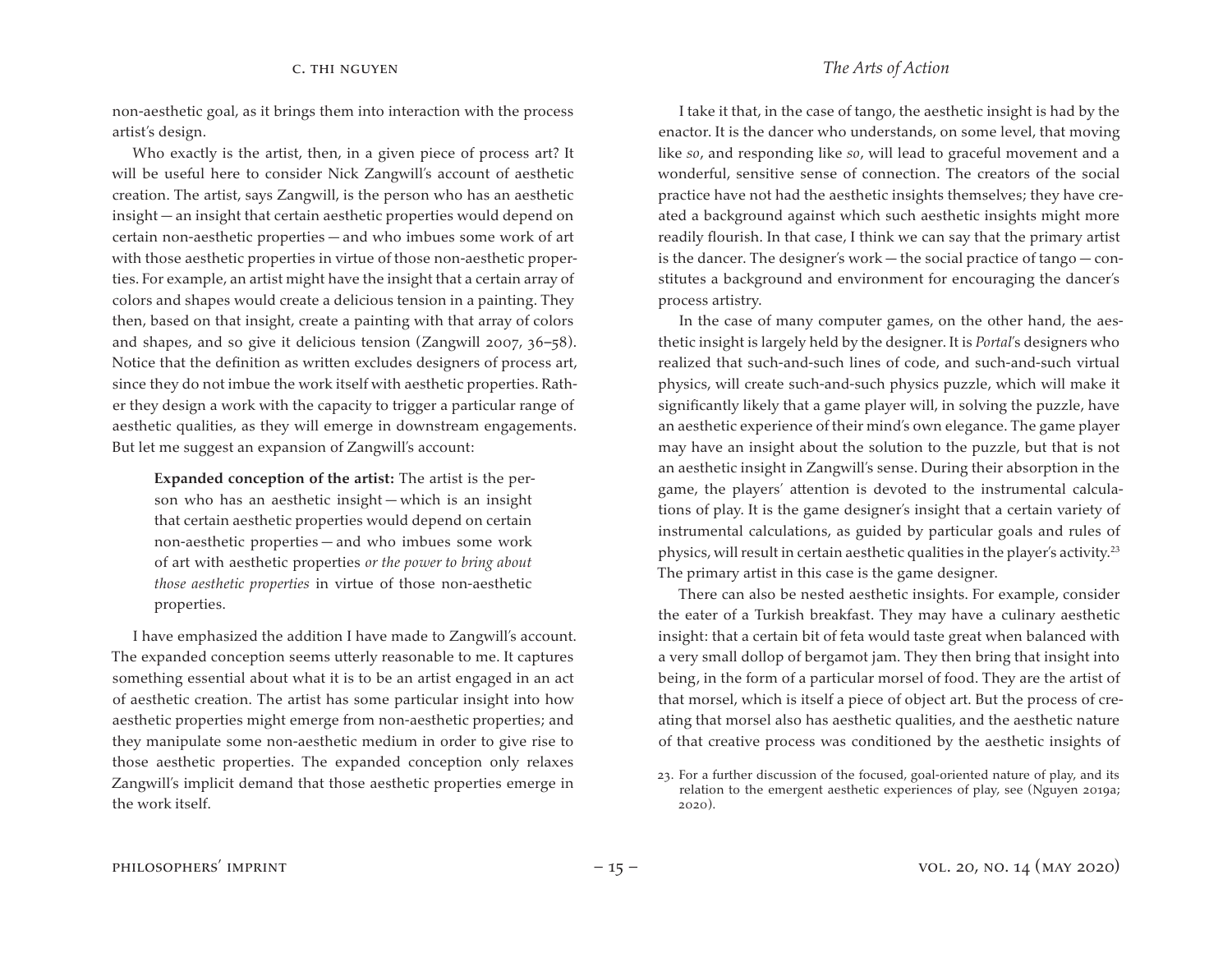the person who set up the Turkish breakfast. Those insights might be, for example, that this size of feta cube would be more pleasant to handle than that size, and that this arrangement of plates would generate the most elegant movement for an eater in the process of assembling their various tasty morsels. The person who sets out the Turkish breakfast spread can imbue aesthetic qualities in the process of the eater's own particular process of aesthetic creation. In other words, Turkish breakfast is an object art nested inside a process art, where the process artist is arranging a spread in order to design an aesthetically valuable process — where that process is the eater's activity of making object art.

I suspect that there will turn out to be many other examples of such nested arts. Consider, for example, tabletop role-playing games and improvisational theater, where the actors or players are creating a piece of object art — a performed narrative — but doing so inside a rule set which makes their process of creation itself aesthetically interesting. Role-playing games and improvisational theater procedures are process artworks, built around the process of creating object art.

Let me suggest, then, a taxonomy. With regards to the location of the artist, there are, loosely, three types of process arts.

*Designer process arts*: the arts where the designer has the primary aesthetic insights.

*Enactor process arts*: the arts where the enactor has the primary aesthetic insights.

*Hybrid process arts*: the arts where the designer and enactor share the primary aesthetic insights (either through collaboration or through a multi-stage nesting).

*Portal* is a designer process art. The designer had the insights to create the game-physics and game-environment in a certain way, in order to imbue the enactor's activity with certain aesthetic properties. Social tango is an enactor process art. The weight of the aesthetic insights is borne by the enactor. It is a process art because, when we wish to explain these aesthetic qualities, we will need to make reference to the

rules and methods of the social tango as part of the explanation of the aesthetic qualities that emerge in the final dance. And Microsoft Word is no process art at all. The designers of Word did not design specific parts of Word in order to bring about specific aesthetic qualities of the various novels, plays, essays, and philosophy articles that are written with it.

### **5. The frame around the process**

It will be useful to compare my analysis of process art with the recent discussion of "everyday aesthetics". Yuriko Saito contrasts the formal practices of art-making and art appreciation with a range of less structured, more freeform aesthetic experiences — ones unconstricted by the prescriptions found in the traditional arts.

Says Saito: in the standard practice of art, there is a prescriptive frame around works of art. That is, there are prescriptions for a proper encounter, in which we must approach an artwork in a certain way and include only certain properties in our aesthetic attention. In order to experience a painting, I am supposed to view it from the front and not the side. When we discuss and judge a novel, we are supposed to do so by considering the meanings and sounds of the words, and not the smell of the ink and paper they are printed on. Such prescriptions are clearly central to our art practices. Simply imagine our reaction to someone breaking them  $-\text{say}$ , by pronouncing on the aesthetic qualities of Diego Rivera's painting *Flower Seller* by licking the canvas and commenting on its flavor.

Let's call anything that has such an attentional frame a "framed work". Framed works involve prescriptions for appreciation. Many of these prescriptions arise through practice and tradition. We know what to do with a book and with a painting from the way their appearance and the context of their presentation declare their membership in some prescription-bound class. In other cases, prescriptions are overtly declared by the artist, such as when a contemporary avantgarde artist instructs their audience to roll around in their museum installation's ball-pit as part of their experience of the work (Irvin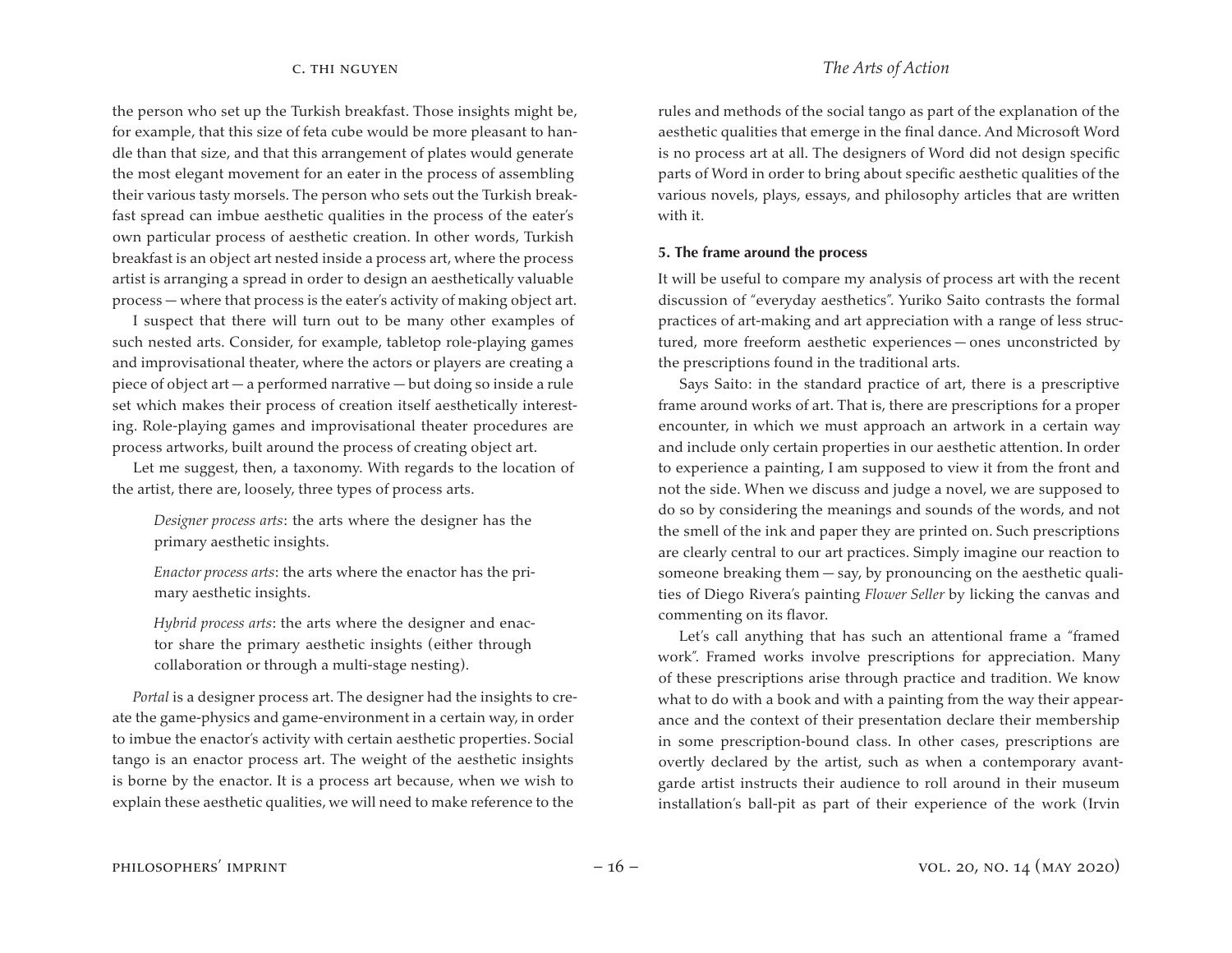2005; Davies 2004, 50–79).<sup>24</sup> Importantly, the normative force of these prescriptions is entirely hypothetical; there is no reason to follow the prescriptions for "reading a novel" unless one intends to be engaged in the practice of novel reading. The prescriptions only specify what the work is, by specifying what one must do in order to count as engaging with the work. One is perfectly free to enjoy the smell of one's copy of *Moby Dick* by burning it in a fire, but one is not thereby appreciating *Moby Dick*. These prescriptions only fix the nature of what *Moby Dick*  is: it is not a piece of physical material to be appreciated in all its physicality. Nor is it a collection of words to be accessed at any order, like a dictionary. The work consists of a set of *words to be read in a particular order*. Those instructions frame the work, specifying what it is, over and above a particular set of material. Everyday aesthetics, on the other hand, is aesthetic experience without officially prescribed frames. In everyday aesthetics, says Saito, we wander through the world framing and re-framing as we please.

Why do we frame? The prescriptive frame helps stabilize the object of attention. It is part of what makes it possible for different audience members to have something like the same experience. The rule that a novel should be read in a certain order — all the words, from front to back — helps to ensure that all the readers are looking at the same basic narrative object, and are all starting from approximately the same experiential place. But that means, says Saito, that there is a trade-off between art aesthetics and everyday aesthetics. With art, we have a prescriptive frame, and a relatively stabilized and relatively sharable form of experience. But with everyday aesthetics there is no frame, so we lose the stable object and the sharable experience. What we gain, instead, is aesthetic freedom. In everyday aesthetics, we can exercise our imagination and creativity as we see fit. Rather than letting convention or social practice dictate our aesthetic attention, we choose

for ourselves how we will spend it, as we please. We can constitute the aesthetic object in any way we wish (Saito 2007, 18–19).

Let's accept this analysis for the moment. It gets, I think, at something crucial about what we care about in art in particular — something about why the aesthetics of art are distinctive from everyday aesthetic experiences. Art involves artifacts and social practices which prescribe particular approaches to those artifacts. The point of all that rigmarole is to produce certain sculpted, stable, repeatable experience — to capture an aesthetic property in an object, to tie it down so that others may see.

So: what about process aesthetics? For Saito, all process aesthetics is everyday aesthetics. There is no such thing as a framed experience of process aesthetics. There is, in other words, no process art. Why reject the possibility of process arts? Saito's suggestion is interesting. The art world, says Saito, wants to give us controlled and optimal experiences of art, which require a degree of physical distance and physical disengagement. The paradigmatic experience of art is, according to Saito, passive: we stand still in front of the painting; we sit still at a concert hall (20). Thus, the essential active participation of process aesthetics might seem in tension with the controlled nature of art.

Saito is surely right that our everyday experience is full of unframed moments of process aesthetics. But I do not think it is right to think that there can be no process arts. Processes, I argue, can also be framed. And artists can exert some degree of control over the aesthetics of activities, even when there is no physical distance between the audience member and their own activity. This is easiest to see in the practice of game criticism. One cannot pronounce a critical judgment of a videogame merely from smelling the disc. When I play the videogame *Shadows of the Colossus*, I am supposed to form a judgment of the game by aesthetically attending to the challenges of moving my avatar in and around the bodies of massive giants. I am not supposed to include, in my evaluation, how satisfying it was for me to eat popcorn between battles. Other forms of process art also involve some form of frame. The prescriptions involved with these practices may

<sup>24.</sup> Note, as Irvin explains, that these claims do not violate the intentional fallacy, since they don't depend on reference to private internal states, but only on public actions and declarations.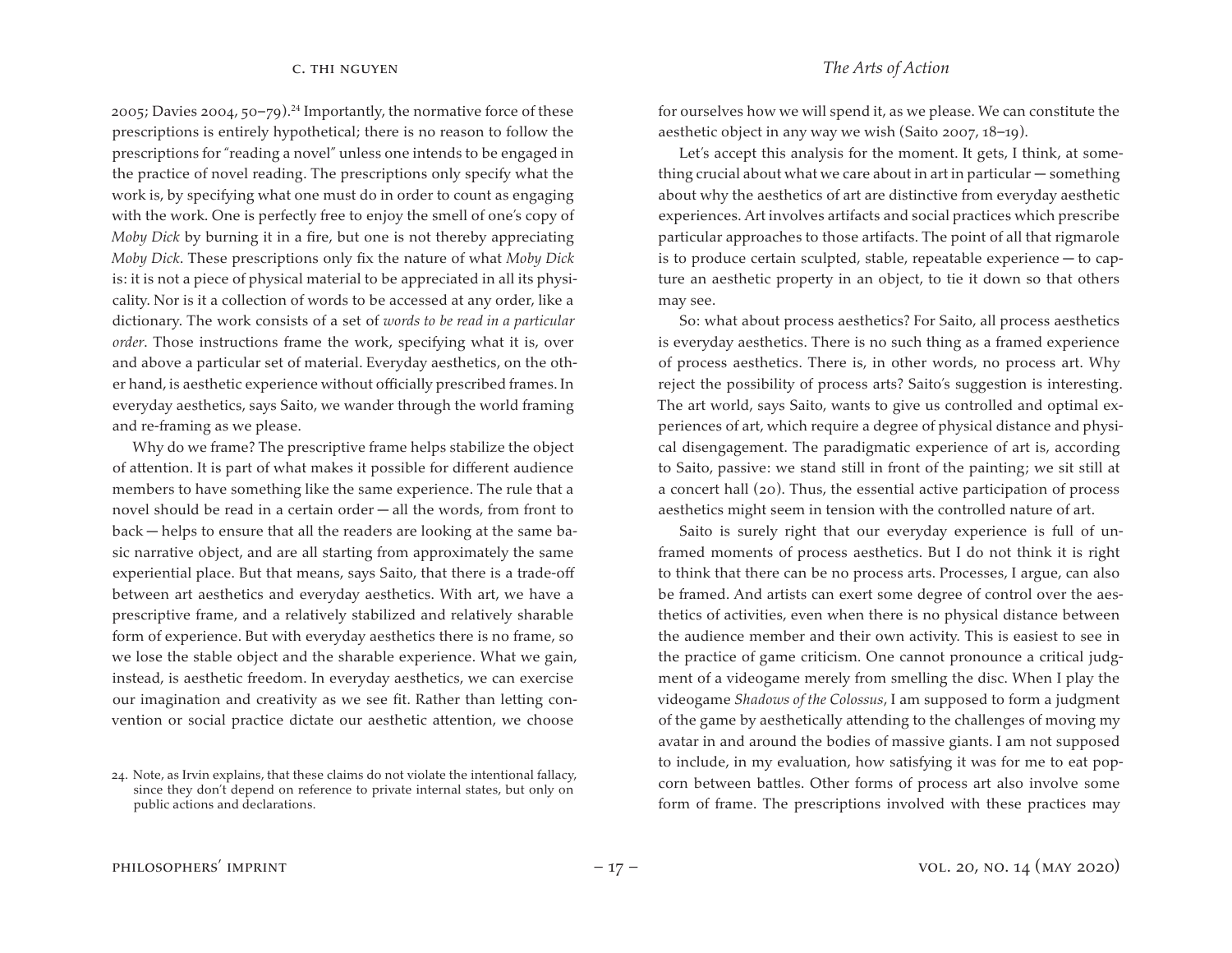be so familiar that we may forget their existence, but they are easy to bring into view. Consider, for example, if I were to pronounce on the poor texture of a restaurant's broth after trying to eat it with a fork. This is an illegitimate judgment, precisely because I haven't attended to the work while following the appropriate prescriptions. These process arts are appreciative practices whereby we frame processes. The social practice contains prescriptions which seek to focus various participants' aesthetic attention on the same set of features, to regularize and focus that attention in controlled and repeatable ways. These prescriptions usually accompany artifacts that have been intentionally designed for the sake of such aesthetic attention. And it is the coordination of the prescriptions and the artifact design that can give the artist some measure of control over the audience's experience, and provide for some stability to how the audience interacts with the artifact and to the experiences which it generates. When we all cluster around a Vietnamese hot pot to dip our various meats and vegetables in the bowl, it is no accident that we end up having these very particular experiences of dipping food, dropping food, searching desperately around for our lost shrimp, bumping elbows, and laughing. The conventions of the practice, and the physical nature of the artifacts involved, reliably give rise to those sorts of experiences.25

The existence of framed process art is crucial to allaying certain worries about the status of the process arts as genuine arts — or at least their having art-like value. The frame is crucial to how art functions and why it is valuable. The fact that we share a frame helps to control and stabilize how different people attend to the material substrate of traditional art objects. It directs our various attentions along a similar course and towards a well-defined range of aspects; it brings the appearance of a painting or the narrative of a novel to the fore. In process art, the frame functions in the same way — but in this case, our aesthetic attentions are directed towards particular aspects of our actions and

c. thi nguyen *The Arts of Action*

agency, rather than towards, say, certain select perceptual qualities of a physical object. The existence of framed process arts is what permits the sculpting and delineation of particular activities, and their transmission from artist to audience. It's what permits us to have processaesthetic experiences that are something like shared — like when we ascend the same rock climb, performing similar patterns of motion in response to precisely the same physical challenges.

Not all process art involves frames. A process artwork, according to my account, is some artifact made for the purpose of shaping the aesthetic qualities of the enactor's engagement. We can easily imagine artifacts made with such aesthetic intent but with no frame. I suspect that cities are such unframed works of process art. It is hard to think of a way to attend to the wrong sorts of features in aesthetically appreciating a city. So long as one is aesthetically appreciating the city, any form of roving aesthetic attention and action seems permitted in forming an aesthetic judgment of the city. An artifact can be made for the sake of conditioning the aesthetic quality of actions, even for a freely roving, unframed aesthetic attention. But most of the process arts I've described — games, cookbooks, tango, contact improv — seem to involve frames.

Interestingly, much of the aesthetic frame in traditional works arises from practice-based prescriptions. We know, through familiarity with the social practice, that we are supposed to attend to the words of the novel and not to its smell. However, some process arts offer what we might call a *functional frame*. That is, the enactor's attention is guided by the specification of some goal. Consider, for example, fly-fishing, which is a plausible candidate for a process art. Many flyfishers describe a kind of aesthetic experience that arises from some gestalt between the rhythms of their casting, their attention to the water, and the particular mental state of scanning for signs of the trout. Notice that we don't need to teach a fly-fisherman social prescriptions that tell them to attend to these things — that attention arises through the instrumental demands of the goal of catching fish in this manner.

<sup>25.</sup> The discussion of frames and framed works in this section is an extension of (and improvement on) my earlier and much narrower discussion of framing prescriptions in games (Nguyen 2019d; 2020, 124–133).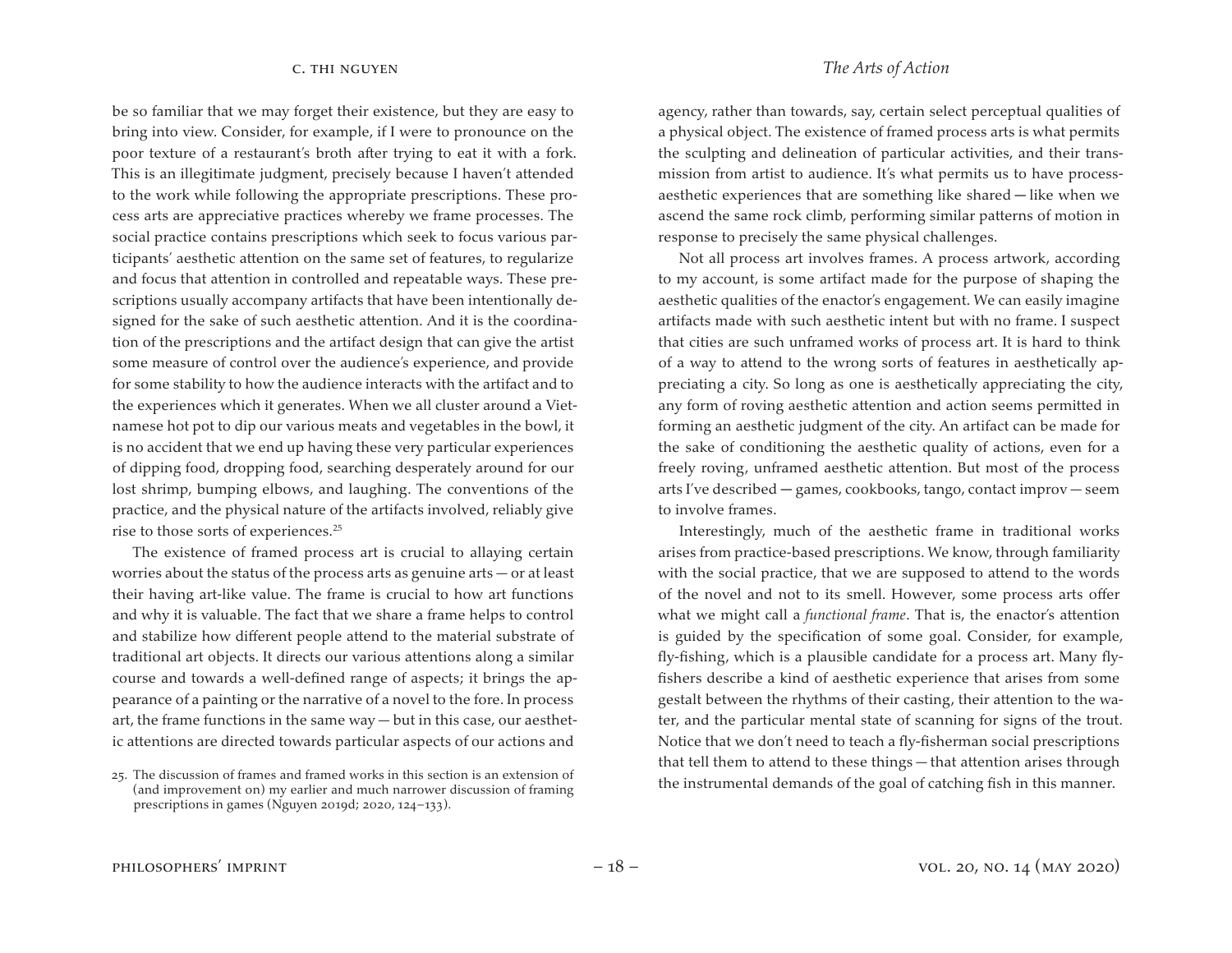# **6. Aren't we really just looking at the artifact, in the end?**

Finally, one might insist that the process arts are not really distinct from the object arts. Perhaps what we are doing, with all of our activity with games and food, is simply a way for us to come to terms with the object itself. Lopes explores such a possibility in his account of interactive computer art. Suppose I am using a joystick to explore a virtual space on a computer installation. My interaction generates a sequence of displays. Crucially, says Lopes, the artwork isn't the particular sequence of displays that I generated. I am not the artist, and my particular voyage through virtual space is not an artwork. The real artwork consists of stable features that are shared between all users of the work: the algorithm, the program, and the possibility space that these other features create. In this case, says Lopes, I am not prescribed to aesthetically attend to my own activity. Rather, my activity is simply the means through which I appreciate the stable artwork. Maneuvering through a virtual space and participating in virtual events is, then, something like a very complex version of walking around a sculpture. My movements and choices are simply my method for bringing the whole of the work into view. This account permits Lopes to assimilate computer art to the traditional object art paradigm.26 Similar suggestions have been made about architecture, as we might move through and around a piece of architecture for the sake of studying its movement-independent shape and structure. Such an instrumental view, as Jenefer Robinson says, treats movement as merely a means for constructing "a mental representation of the form of a building considered as a static structure" (Robinson 2012, 343).<sup>27</sup>

Lopes' account is surely right about certain sorts of computer art, especially the interactive art installations in museums, which are his primary focus. In many cases, interacting with the artwork is effortless. There is little in the design or context to draw the user's attention to their own activity. Their attention is directed, instead, to a virtual environment or a space of choices. Compare these sorts of object to, say, an arcade game such as *Super Mario Brothers*, where the center of the experience is my skilled navigation of the challenges. The core elements of these sorts of games are failure, the development of skill, and the deployment of skill during repeated attempts to overcome obstacles (Juul 2013). When I play *Super Mario Brothers*, I encounter the same simple environments and visual and musical elements over and over again; what changes are my skill and my choices. In fact, the simplicity and the repetitiousness of the visual elements are useful for drawing attention towards player activity; the visual content of these elements recedes from attention, thus focusing the player's attention on their environment's practical aspects — its existence as challenge and obstacle.28 This, in turn, foregrounds the enactor's active presence. It foregrounds their skill — and lets them, over time, aesthetically appreciate their journey through skill development. That journey begins in their lack of skill, moves through stages of delightful skill acquisition, and climaxes in a highly skilled achievement. In fact, the appreciative heart of much gaming practice is in the experience of bringing yourself, over time and through much effort, into greater and greater practical harmony with a set of challenges, peaking with that perfectly executed victory.

Some interactive art, then, is object art. There, our focus is on the stable object which our activities reveal — on the algorithm, the virtual environment, the possibility space. Other interactive art is process art. There, our attention is on our activity itself, which may vary

<sup>26.</sup> This discussion of Lopes is drawn from my discussion in (Nguyen 2020,  $145 - 146$ ).

<sup>27.</sup> Consider, on the other hand, Robinson's own account of the place of movement in architecture. She insists that we must not only look or imagine a piece of architecture, but move through it. But, in Robinson's account, it is still the architecture that is the primary focus of aesthetic appreciation. She wishes us to use our proprioceptive senses to appreciate the architecture, but movement, here, is part of the process through which we discover and appreciate aesthetic qualities in the architecture itself. This is different from what it

would be to treat architecture as a process art — where we take the movement itself as the primary focus of our aesthetic attention.

<sup>28.</sup> Simon Dor provides a useful discussion of how repetitive visual elements in *StarCraft II* focus the attention on non-visual strategic elements (Dor 2014).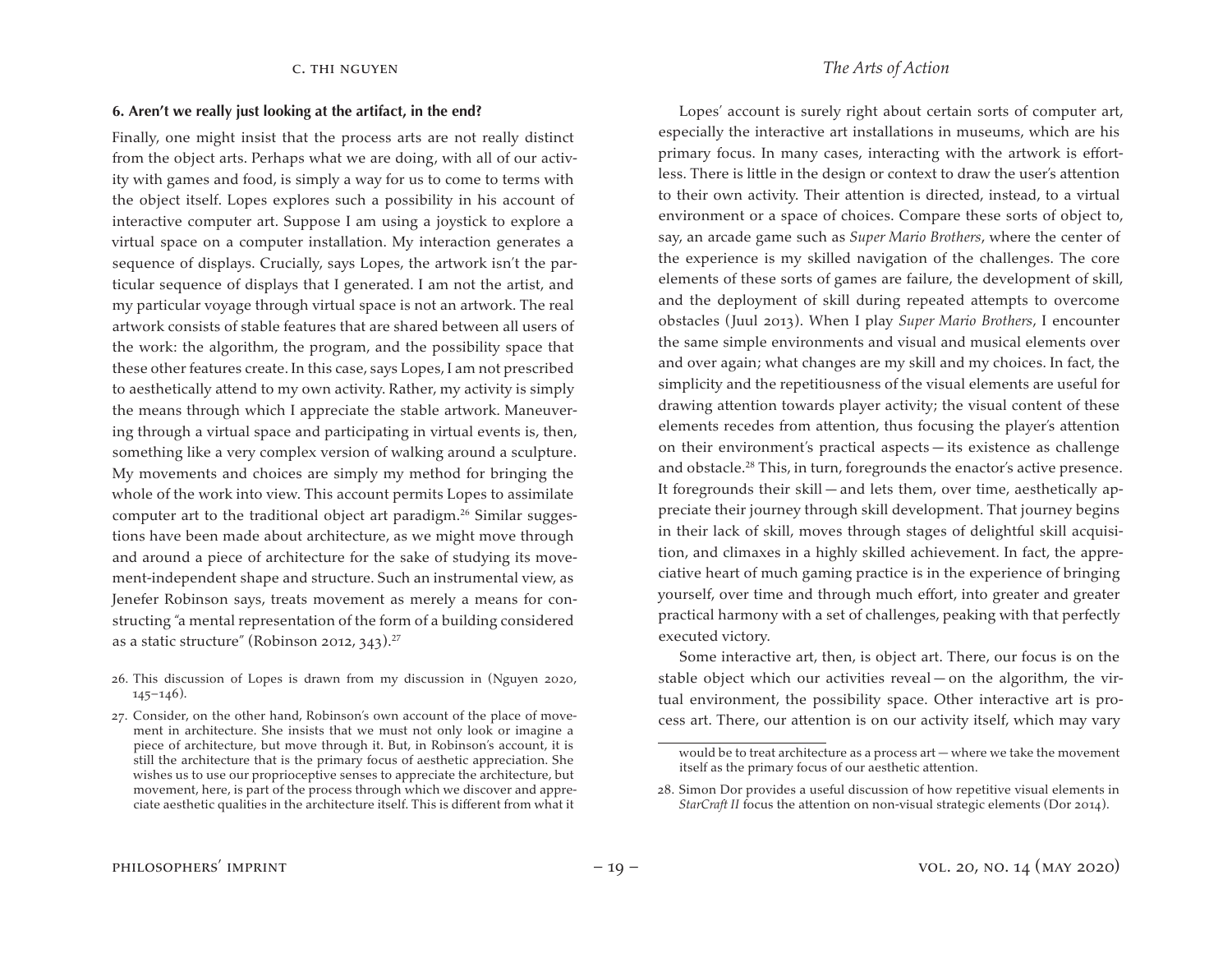from encounter to encounter and from enactor to enactor. And many interactive artworks are hybrids, such as most first-person computer role-playing games, which provide both beautiful environments for the player to freely explore, and frequent challenges that focus the player's attention on their own activity.

Suppose, then, that we accept that in the practices I've described — games, social tango, cooking — I am, in fact, orienting my aesthetic attention towards myself, and to the world as it relates to my activity. Still, an opponent might resist my claims that there is a distinctive category of process art. They might insist that this self-oriented aesthetic attention is only an intermediary — a means which we use to come to grips with the aesthetic properties and aesthetic value of the underlying static object. That is, we might think that, in playing *Super Mario Brothers*, I attend to my own experience of agency as a way to attend to the aesthetic qualities of the game itself. Let's call this the *transparency* thesis about process aesthetics, since we are looking through our processes just in order to get a better aesthetic handle on the object beyond them. The transparency thesis, if true, would reveal that all this so-called process aesthetics was but a peculiar subcategory of object aesthetics.

But the transparency thesis seems to get the order of explanation the wrong way around. Attributions of process-type aesthetic qualities to games are grounded in attributions of aesthetic qualities to the emergent activity. We praise games as aesthetically good precisely because they bring about aesthetically good play. Furthermore, the transparency thesis would confine our aesthetic attention to those aspects of our actions which reveal features in the object. That is, under the transparency thesis, reflective attention to our own action is part of aesthetic appreciation only insofar is it reveals aesthetic properties of the object. Thus, in appreciating an object through our activity, we should look primarily to the object-revealing features in our action. Take, for example, a rock climb in which a particular movement was forced by the climb as the only movement that would allow progress. That forced move is closely tied to the object and thus highly

object-revealing. Under the transparency thesis, that move would thus be highly favored. On the other hand, under the transparency thesis, those actions that are more distant from stable features of the object would be less important. The transparency thesis renders aesthetically unimportant those actions primarily attributable to the enactor's own special creativity or ability, since they would be not be objectrevealing. But this runs against core features of the actual practices we've been looking at. In many of these practices, participants praise particular artifacts because they serve as environments for fostering creativity. Go is cherished, as a game, because it serves as such an intricate background for the wonderful experience of profound intellectual creativity. *Portal* creates the conditions for a very particular type of solution, but leaves much room for the player to fill in the details of their

own solution. Turkish breakfast is wonderful because the eater has a luxurious sense of freedom, as they can tweak every bite to match exactly their heart's desire in the moment. The social tango is beloved for giving rise to particular intimacies that are unique to each pair of dancers, and to their creative coordinated response to the music, the moment, and the mood. Of course, the existence of those distant process-aesthetic qualities do reveal the object's capacity to encourage such qualities — but that simply drives us back to the sorts of evaluations of the object which are secondary to aesthetic evaluations of the inspired actions.

The process arts are distinct from the object arts because they aesthetically center on the activity of the enactor. In the process acts, these activities aren't used as a means to attend to the object. Nor do we self-attend preferentially to those activities which are more likely to reveal the true features of the object. We simply self-attend to the aesthetic qualities of our activity, and then we secondarily evaluate the object in terms of its capacities to encourage and foster those aesthetically rich activities.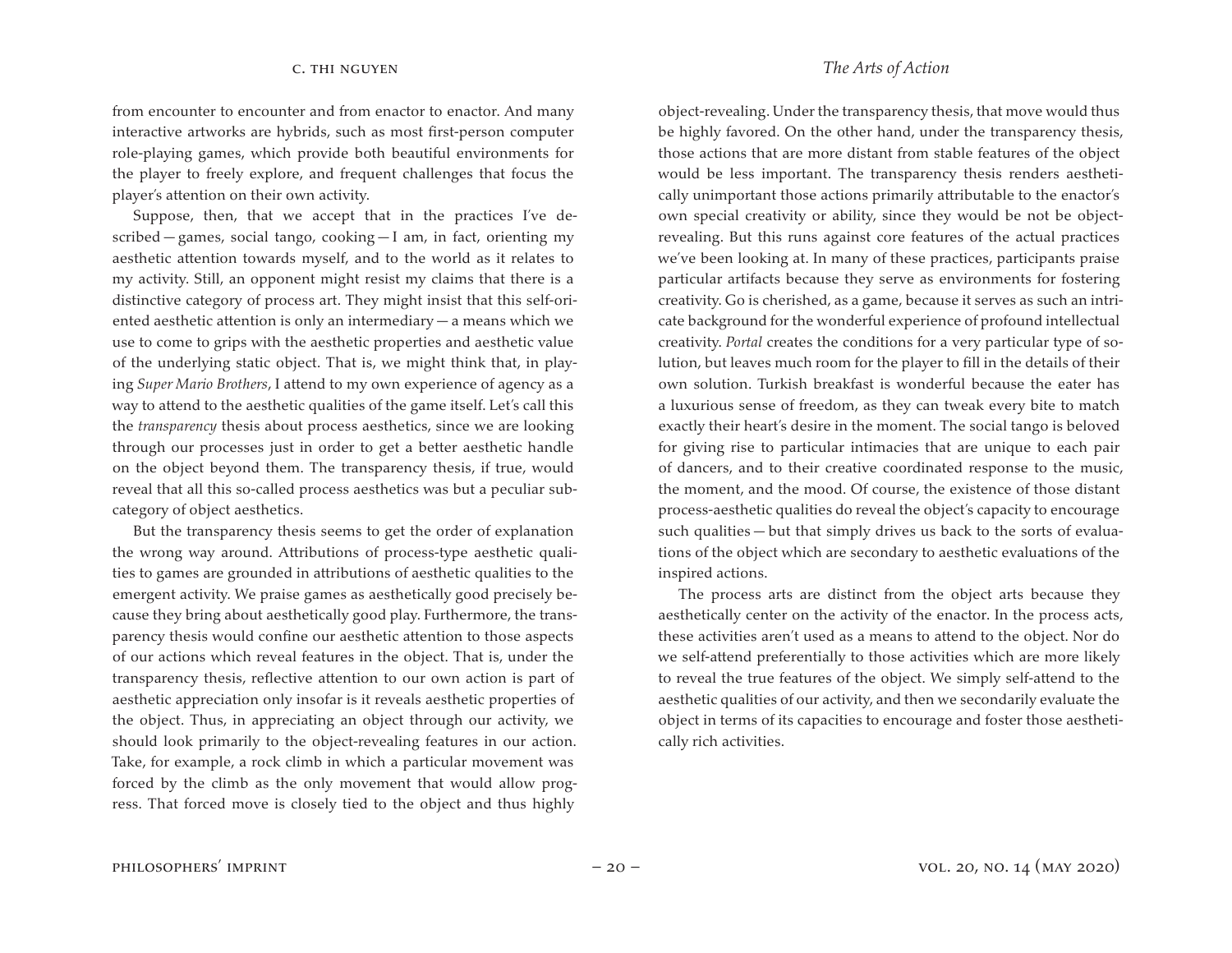### **7. The status of process art: On sharing experiences**

Why have we traditionally emphasized the object arts over the process arts? A complete diagnosis, I suspect, will draw significantly on the resources of cultural and intellectual history, sociology, economics, and more. Here, I will examine a few philosophical sources for the historical preference for the object arts, and then give some defenses of the process arts. These final sections of this paper should be considered an opening salvo on this topic; I have selected a handful of skirmishes to help illuminate my positive account.

One philosophical explanation for the higher status of the object arts is that they make available a relatively stable appreciative focus. The attentive focus is on a shareable object. We can all read the same work and talk about it. We lose this, to some degree, with process art. There is an artifact we can share  $-$  the game, the recipe, the city  $-$  but the enactor's agency intervenes between the designer's work and the attentive focus. Obviously this is true with enactor process arts, like tango, but it is also true for artist process arts, like games. Even when the designers have tightly constrained the choice space to give the player's activity very specific aesthetic qualities — still, different game players have different skills and make different choices. The precise content of the attentive focus, and the precise form of its attendant aesthetic properties, varies from one enactor to the next, even when they are engaging with the very same process artwork.

Why did we want a stable attentive focus in the first place? There are a few reasons. First, the practice of the object arts makes it possible to have shared experiences, or something that approaches them. One might think, of a graceful drawing, that the gracefulness was in the drawing itself. Thus, we different appreciators can all be in contact with the very same gracefulness. With the process arts, on the other hand, we cannot have such mutually shared contact with one and the same aesthetic property. Since, in the process arts, the focus of appreciation is each enactor's own separately generated activity, no enactors

will be experiencing exactly the same aesthetic property as it arises in exactly the same activity.<sup>29</sup>

There is, of course, a sliding scale. The more rigidly delineated the space of actions, the closer those experiences will be. Some videogames, such as *Dragon's Lair*, offer simple reflex challenges in a fixed sequence. Similarly, some rock climbing problems require such specific and precise movements to succeed that rock climbers often find themselves performing nearly identical sequences.<sup>30</sup> But this is certainly not the case across all the process arts. Many of the process arts offer the enactor significant freedom of choice, where various enactors' differing decisions will help shape very different engagements for each of them. This is crucial, since many of the process arts seem designed to support those aesthetic qualities which arise from giving the enactor genuine choices. Perhaps the deepest pleasures of Turkish breakfast are in constructing for myself, at each moment, what my next most pleasurable bite will be. (One might note a certain trend in high-end restaurants, which offer carefully constructed single bites. This strategy trades away diner autonomy in favor of the chef's control of the experience, presumably in the name of bringing the dining experience towards the stability of object art.) Many games are praised precisely because they afford their players genuine freedom — because a player's choices will help form the narrative or shape the simulated world. In fact, some games seem to offer us an aesthetic experience of our own freedom (Gingerich 2018) — which would be inaccessible if the designers eliminated choice in the favor of a controlled, repeatable experience.

- 29. Alternately, one might reject the claim that we can ever be in touch with the same aesthetic properties, even in the object arts. One might think that aesthetic properties depend substantially on an application of the skills and abilities of the observer. (Mary Mothersill's account might be read to support such a view [Mothersill 1984]). That may be true, but such a view would only further erode the reasons one might have thought elevated the object arts over the process arts.
- 30. Montero discusses how dancers may approximate a shared experience of motion through careful talk (Montero 2006).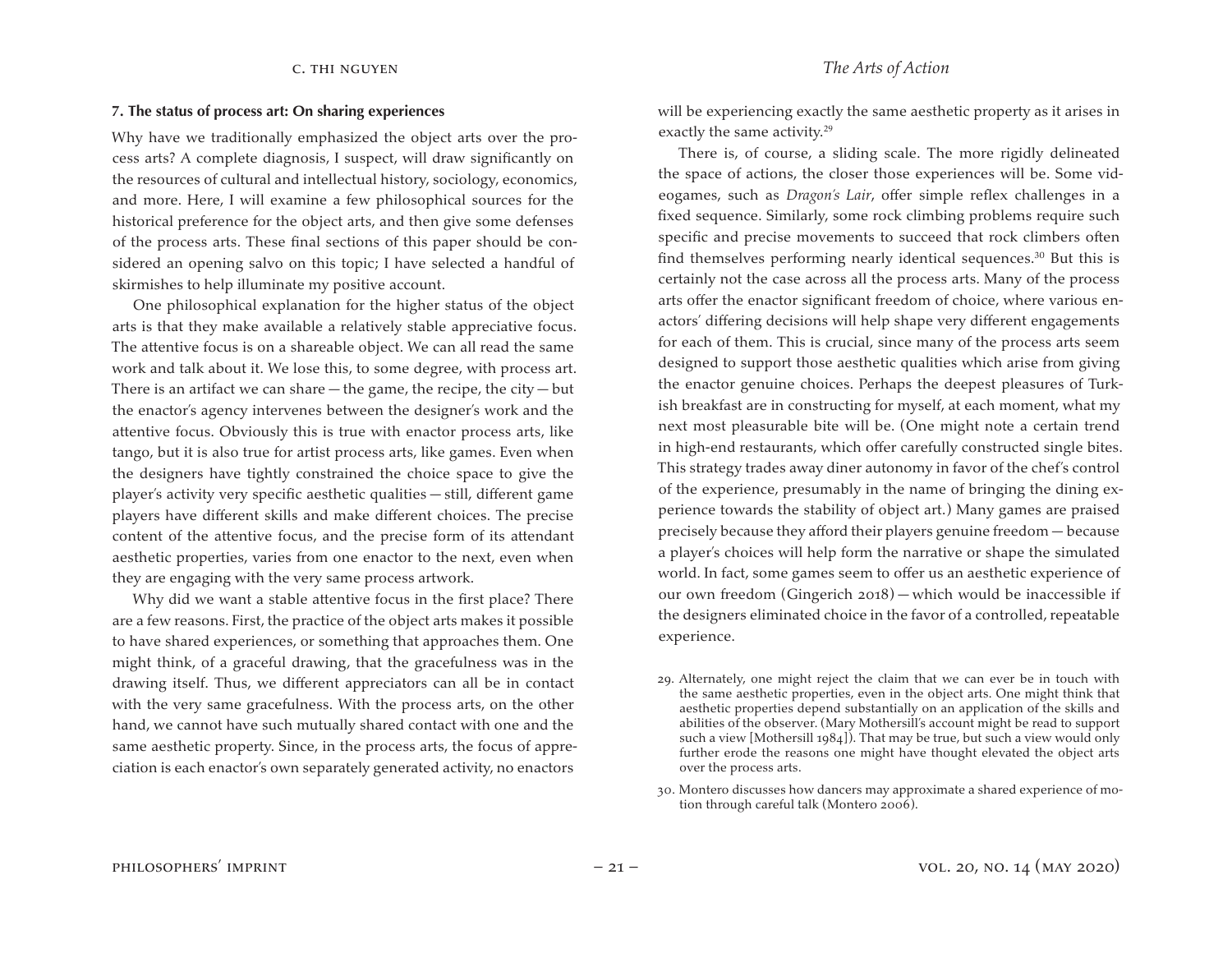# In such cases I think we must give up on the hope of sharing precisely the same content in our engagements with process art. Here is where the process arts differ essentially from the object arts. The value of much process art is that it makes significant room for the agency of the enactor. Having genuine agency in generating the content of one's aesthetic experience is at odds with sharing precisely the same content with others.

On the other hand, the process arts may bring to different people experiences of agency with very much the same character. Players typically come up with very different particular solutions to particular puzzles, but the character of the experience — of coping with these puzzles with such a particular and peculiar affordance, of having to learn to think in terms of manipulating the topology, of figuring out particular tricks — is sharply similar. That is what we gain by putting attentional frames around our active processes. Different enactors are channeled into a similar situation when they engage with the same process artwork, and so when they act, the qualities of their actions can be quite similar. But we must sacrifice the precise shareability of aesthetic content in order to have particularly aesthetically infused experiences of our own free choice. What having framed process arts gets us is not precise shareability, in these cases, but some near approximation — far nearer than we would get otherwise. There will likely be little overlap in the experiences of process aesthetics that you and I might have as we go about our incredibly different days, with our widely varying practical struggles. But in a game, we can fix the goals, fix the abilities we have, and fix the environmental challenges. Even if you and I don't make precisely the same movement to get over this jumping challenge in *Super Mario Brothers*, we are using the exact same fixed abilities, while confronting the exact same challenges, and pursuing exactly the same goal. And this will put our aesthetic experiences in close proximity and give them a markedly shared character, even if we aren't fixed on exactly the same aesthetic object.

# c. thi nguyen *The Arts of Action*

# **8. The status of process art: Cognitively, merit, and uniqueness**

Finally, one might worry that something about the appreciation of processes essentially conflicts with the nature of the aesthetic and of art. According to some popular accounts of artistic and aesthetic value, aesthetic experiences must have a special relationship to some independent states of affairs.<sup>31</sup>

First, it has been suggested that aesthetic experiences, by their nature, must involve some form of *cognition* of a distinct state of affairs. Loosely, the thought is that aesthetic experiences aren't just freefloating pleasures or some other mental state whose value is derived wholly from its internal character. Rather, aesthetic experiences must involve an accurate perception or appraisal of some independent state of affairs. I intend 'state of affairs' here to include anything that could be the object of an experience, including physical objects, activities, internal states, and events.<sup>32</sup> There are at least two versions of the requirement for cognitivity. Depending on the account, either aesthetic experience must involve the correct cognition of particular aesthetic features in the independent state of affairs, or it must involve the correct cognition of that state's aesthetic merit.<sup>33</sup> Such theories are usually driven by the need to explain our rational discourse about aesthetic

- 31. I am using 'aesthetic experience' here for the sake of brevity; some of the theories I am discussing speak in terms of a distinctive character to "aesthetic appreciation" or "aesthetic judgment". Nothing I say here turns on the differences between thinking of the aesthetic primarily in terms of experiences, appreciations, or judgments.
- 32. Note that my way of putting things here departs from the typical language in the academic literature, which is usually of relationships between aesthetic experiences and their objects. 'Objects' is meant in these cases to refer to 'objects of experience', and is so identical in meaning to my use of the term 'states of affairs'. I use the term 'state of affairs' only to avoid any potential confusion between the notion of an object of experience (which could include activities) and the notion of a physical object (which excludes activities).
- 33. For example, Monroe Beardsley's account of aesthetic value makes such cognition a key component of valuable aesthetic experience (Beardsley 1979, 728). Malcolm Budd makes a similar claim (Budd 1996). More recently, James Shelley 's account and Keren Gorodeisky's and Eric Marcus' account involve crucial reference to such a principle (Shelley 2010; Gorodeisky and Marcus 2018). For a further discussion, see (Nguyen 2019b).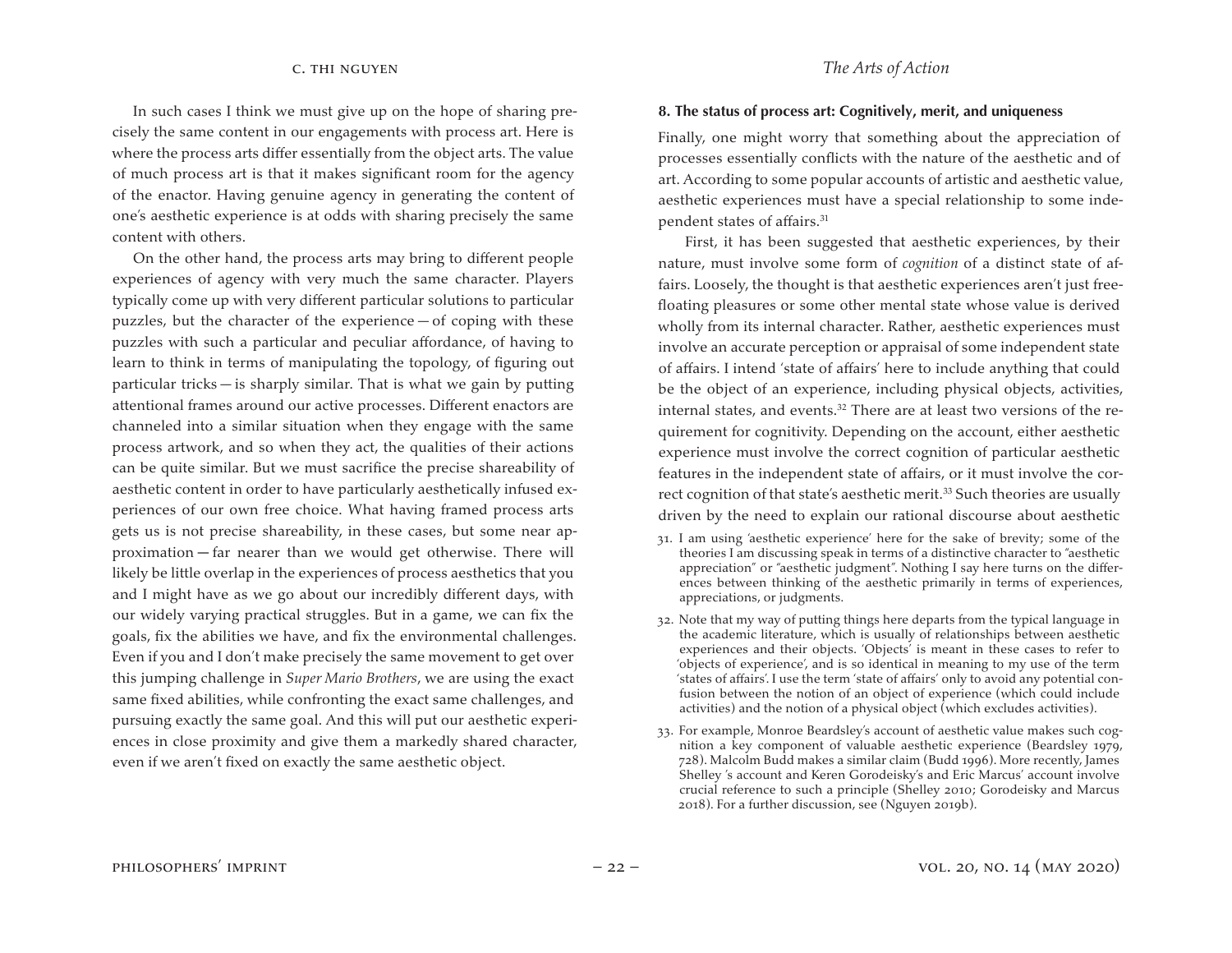experiences — how we seem to correct each other's aesthetic experiences by pointing out features we've missed, or give reasons in support of a given evaluation of aesthetic merit. Aesthetic life often involves getting things wrong and then coming to see things rightly. Features of our aesthetic practice seem to indicate that aesthetic experiences are not free-floating; rather, they must arise from accurate comprehension of some independent state. That requires a separation between the experience itself and what it is of.34 Perhaps there can be no such a separation with process artworks, since the aesthetic experiences aren't of the artist's work, but of the enactor's own activity.

Suppose we grant such a demand for a separation between experience and the independent state that experience is of. Even then, this presents no particular problem for the process arts. Such independent states need not be external, physical artifacts. That is, we need not be limited in our aesthetic experiences to experiences of physical objects. To satisfy the cognitivity requirement, we simply need our experiences to be of states of affairs distinct from those experiences. In the process arts, that independent state of affairs is the enactor's activity, which is distinct from the enactor's experience of that activity. Doing something is distinct from one's experience of doing it.

Next, let's turn to the requirement for the *uniqueness* of aesthetic value. According to some, the value of an artwork must be unique to that artwork — unlike, say, the value of money or nutrition. According to this view, the value of a particular artwork cannot be achieved via a different artwork. There is no substitute for the experience of the Wu-Tang Clan's rap masterpiece *Enter the Wu Tang (36 Chambers)*; its value is inextricably specific to its exact content and aesthetic properties. Another work, like Bill Evans' *Sunday at the Village Vanguard*, might also be a masterpiece, but it does not offer an alternate route to the very same value offered by *Enter the Wu Tang (36 Chambers)*. Artwork values aren't fungible. On the other hand, if I am eating this spinach salad strictly for its Vitamin K content, I could also achieve exactly that

value by eating, say, sautéed liver instead — and the liver would be just as valuable to me, and valuable in exactly the same way. As James Shelley puts it, the particular value of an artwork is inseparable from the artwork itself.35

Let's grant, for the moment, that artworks must be unique in this way. Perhaps the problem with process art is that its artworks lack uniqueness. If the value of a process artwork is not in the artwork itself, but in the activity that it inspires, then we might think that the value is detachable from the specific artwork. Perhaps a particular occurrence of an activity — like one particular session of chess — might have a unique value, inseparable from that particular activity. But the artifacts — the games, the recipes, the cities — are too distant from that unique value, their features too separable from the aesthetic properties, which occur far downstream of the artifact. Thus, we might conclude, there can be no such thing as process artworks.

But I do think process artworks can often have a sort of uniqueness, though one that comes via a more complex series of stages than with object artworks. The particular qualities of a process artwork can uniquely inform the aesthetic activities they inspire. The activity of solving a chess puzzle cannot be had outside of chess. Any aesthetic value that we find in the player's chess activities, insofar as they are unique to that enactor's engagement with chess, is also unique to chess. And the exact nature of that aesthetic value is informed by the particularities of chess' design. Let's call this feature *aesthetic dependence*. An activity is aesthetically dependent on an artifact when the precise aesthetic character of that activity is dependent on its being evoked by that particular artifact. In this way, the process arts have their own distinctive form of uniqueness. An enactor's activity can be uniquely valuable in the same way a piece of object art can. But also, in many cases, that activity also aesthetically depends upon the

<sup>34.</sup> I take such object/experience views to be expressed by (Shelley 2010) and (Zangwill 2007, 127–159).

<sup>35. (</sup>Shelley 2010) also offers an excellent overview of discussions of the uniqueness requirement, including versions by Malcolm Budd, Stephen Davies, and Jerrold Levinson. Budd offers a particularly clear statement of the view in (Budd 1996, 4–11).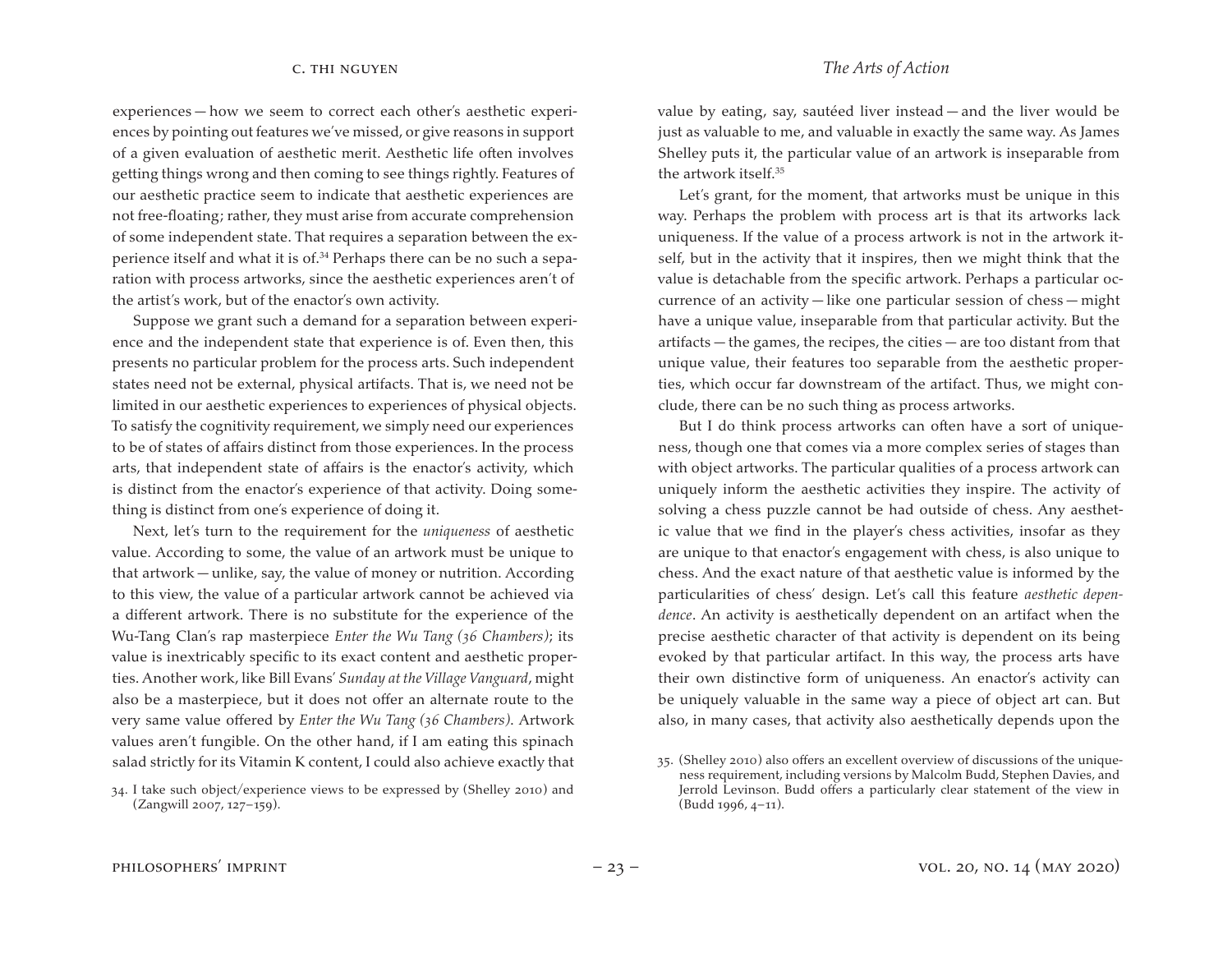particular process artwork that inspired it. In those cases, the value of the activity is dependent on the process artwork which provides the unique condition for its existence. Notice that the structures of the uniqueness relationships are different between the object and process arts. The uniqueness relationship in object arts is, conceivably, a one-to-one relationship. Here is one pair: the work *Enter the Wu Tang (36 Chambers)* and its value. Each uniquely belongs to the other. But uniqueness relationships in the process arts have a tree-like structure. The game *Portal* can give rise to many different aesthetically valuable activities, but each of those aesthetically valuable activities depends on *Portal* as the unique condition of its existence.

Not all process arts will give rise to aesthetic dependence, but many do. The most obvious cases of aesthetic dependence are games. In Bernard Suits' influential analysis, games turn out to be activities constituted by the specified constraints and goals — the rules of the game. In other words, a set of game rules brings into being new sorts of actions and activities. What it is to "make a basket", in a game of basketball, isn't merely to pass a ball through a metal hoop. To make a basket is to pass the ball through the hoop while obeying the dribbling rule and all the other constraints, and while facing opponents. There is no such thing as "making a basket" separate from those various rules.<sup>36</sup> When the game uniquely constitutes the activity, and the aesthetic qualities of the activity depend on unique features of the activity, then we have aesthetic dependence.

Suppose I am playing basketball and perform an absolutely beautiful fake-out, followed by a perfect behind-the-back pass to my teammate, just as they are jumping into place for a dunk. The various aesthetic properties of those actions cannot be described without references to the specific rules and constraints of basketball. This is not true for all action and movement. I could leap with elegance and flair, and, in some cases, that elegance and flair could be comprehended

without reference to the particular rules of the game in which they occurred. A leap is not necessarily a game action, and the beauty of a leap not necessarily dependent for its existence on being situated within a particular game. On the other hand, the actions of making a basket or performing an assist are, by their nature, actions within the game of basketball. The actions themselves are constituted, in part, by the game rules. If a particular game-action is beautiful *as a game action*, then that aesthetic activity is aesthetically dependent on the game. If the loveliness of my dunk shot arises not from the movements themselves, but from the movements understood as moves within the game — from the fact that they are elegant solutions to challenges brought into being by the rules of the game — then that beautiful dunk shot is aesthetically dependent on the game of basketball.Which is not to say that the rules of basketball entirely fix the aesthetic properties of each particular dunk shot. This is the essential difference between the object arts and the process arts. My dunk, in basketball, is mine. But basketball creates the conditions for that dunk and its beauty, and the rules of basketball play a significant and inextricable role in the formation of that particular occurrence of beauty.

The process arts, then, offer their own peculiar version of uniqueness. In many cases — but certainly not all — the aesthetic qualities of the enactor's activity are inseparable from a particular work of process art. This does not mean that particular, finalized aesthetic qualities are to be found in the process artwork itself. But the process artwork creates the special background conditions under which those aesthetic qualities can arise. A process artwork does not entirely determine the aesthetic qualities that arise from it, but many of those qualities depend, for their exact nature, on the particular process artwork which enables their existence.

### **9. Conclusions**

I have offered the beginnings of a diagnosis of the traditional preference for the object arts. In the object arts, we can have a shared object of attention. Furthermore, in the object arts, it is fairly straightforward

<sup>36. (</sup>Suits 2005). I've given a slightly simplified summary for the purposes of this argument. I've offered a detailed analysis of Suits' view and its implications in (Nguyen 2020, 5–11, 52–73).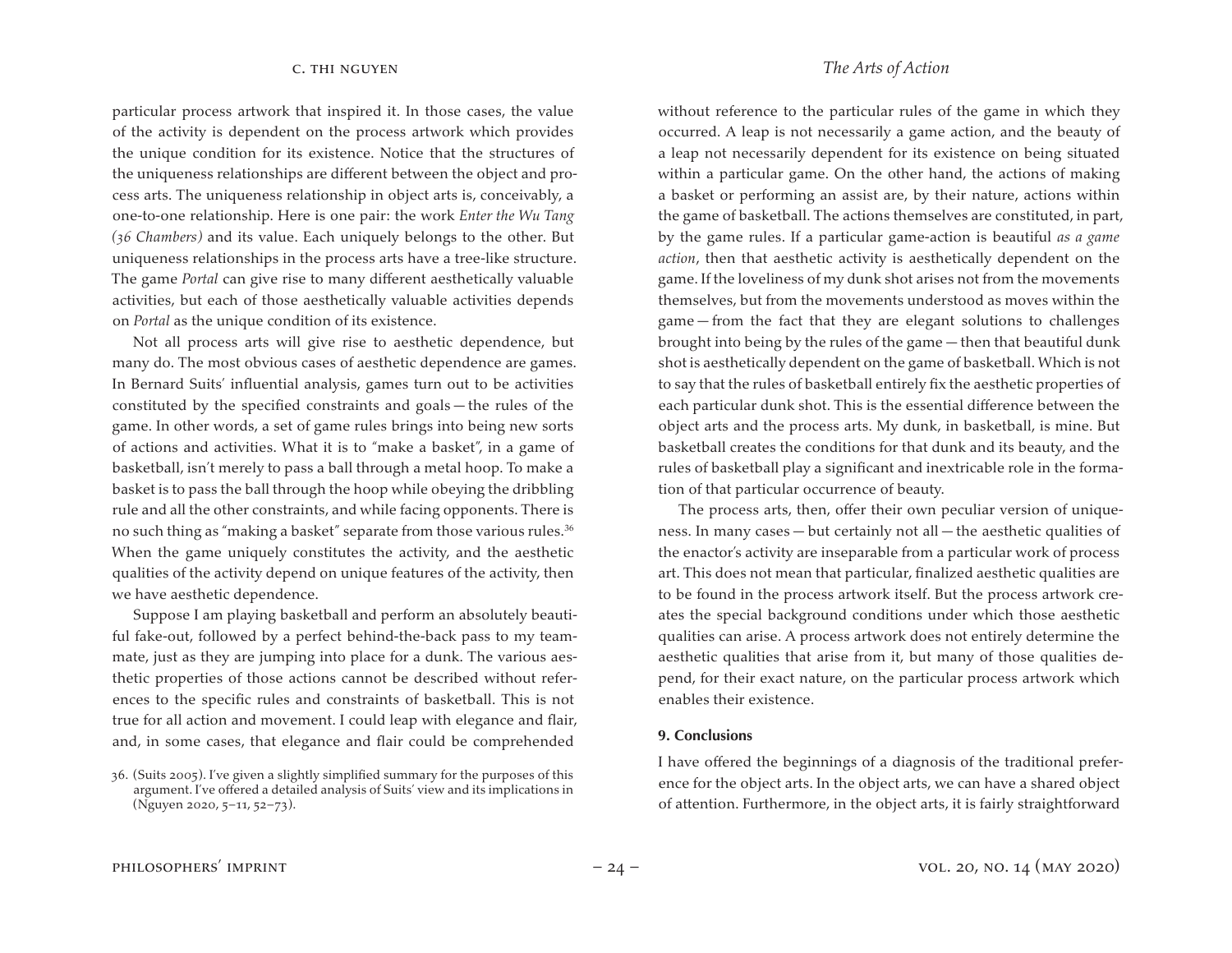to locate the aesthetic value. If the value of an artwork lies in its aesthetic properties, then the value of the object arts is fairly self-contained. We could, at least, act as if we could arrive at a collective shared judgment of an object artwork's properties and value.

It is not so with the process arts. There, the value is far more distributed. The aesthetic value of a work lies in its capacity to instigate aesthetically valuable activity. This is diametrically opposed to many traditional accounts of aesthetic and artistic value. Malcolm Budd, for example, has demanded that we find an account in which an artwork is valuable in itself, and not merely as a tool for some further experience (Budd 1996). With the process arts, we must admit that the artwork is, in fact, often merely an instrument. In many cases, the primary aesthetic value attaches to the instigated activity and not to the work itself. The work can play an indispensable role in bringing about the particular aesthetic qualities of the activity, but the aesthetic qualities are not finalized until the enactor has played their own active role. That is not something I think we can get past. It is essential to the very nature of the process arts. Of course, this doesn't tell us that the practice of engaging with process arts has less aesthetic value. It only shows us that in order to cope with it, we will have to distribute the locus of aesthetic value between artwork and enactor's activity. This is, in fact, exactly what makes the process arts special. The artifacts of process art can participate substantially in the aesthetic end product and its particular value — without finalizing that value. $37$ 

# **Bibliography**

Bacharach, Sondra and Deborah Tollefsen. 2010. *We* did it: From mere contributors to coauthors. *The Journal of Aesthetics and Art Criticism*  $68$  (1): 23–32.

- Best, David. 1974. The aesthetic in sport. *British Journal of Aesthetics* 14  $(3)$ : 197–213.
- Bigé, Romain. 2017. Tonic space: Steps toward an aesthetics of weight in contact improvisation. *Contact Quarterly* 42 (2).
- Bishop, Claire. 2004. Antagonism and relational aesthetics. *October Magazine* 110: 51–79.
- ———. 2012. *Artificial Hells: Participatory Art and the Politics of Spectatorship*. London: Verso Books.
- Bogost, Ian. 2010. *Persuasive Games: The Expressive Power of Videogames*. Cambridge, MA: The MIT Press.
- Bourriaud, Nicolas. 2002. *Relational Aesthetics*. Trans. Mathieu Copeland, Fronza Woods, and Simon Pleasance. Dijon: Les presses du réel.
- Budd, Malcolm. 1996. *Values of Art: Pictures, Poetry and Music*. London: Penguin Books.
- Certeau, Michel de. 1984. *The Practice of Everyday Life*. Trans. Steven F. Rendall. Berkeley: University of California Press.
- Collingwood, R.G. 1938. *The Principles of Art*. London: Oxford University Press.
- Cordner, C.D. 1984. Grace and functionality. *The British Journal of Aesthetics* 24 (4): 301–313.
- Crowther, Paul. 2008. Ontology and aesthetics of digital art. *The Journal of Aesthetics and Art Criticism* 66 (2): 161–170.
- Davies, David. 2004. *Art as Performance*. Oxford: Wiley-Blackwell.
- Dor, Simon. 2014. The heuristic circle of real-time strategy process: A Starcraft: Brood War case study. *Game Studies* 14 (1).
- Dujovne, Beatriz. 2011. *In Strangers' Arms: The Magic of Tango*. Jefferson, NC: McFarland & Company.
- Eaton, A.W. Forthcoming. Artifacts and their functions. In *The Oxford Handbook of History and Material Culture*. Ed. Ivan Gaskell and Sarah Anne Carter. Oxford: Oxford University Press.

<sup>37.</sup> I'd like to thank, for all their help and support on this project, Zed Adams, Julianne Chung, Anthony Cross, John Dyck, Richard Eldridge, Jonathan Gingerich, Melissa Hughs, Alex King, Nick Riggle, Dominic Lopes, Aaron Meskin, Shelby Moser, Guy Rohrbaugh, James Shelley, Leslie Simon, Nick Stang, Matt Strohl, Angela Sun, Servaas Van der Berg, Mary Beth Willard, Nick Wiltshire, and Sarah Worth.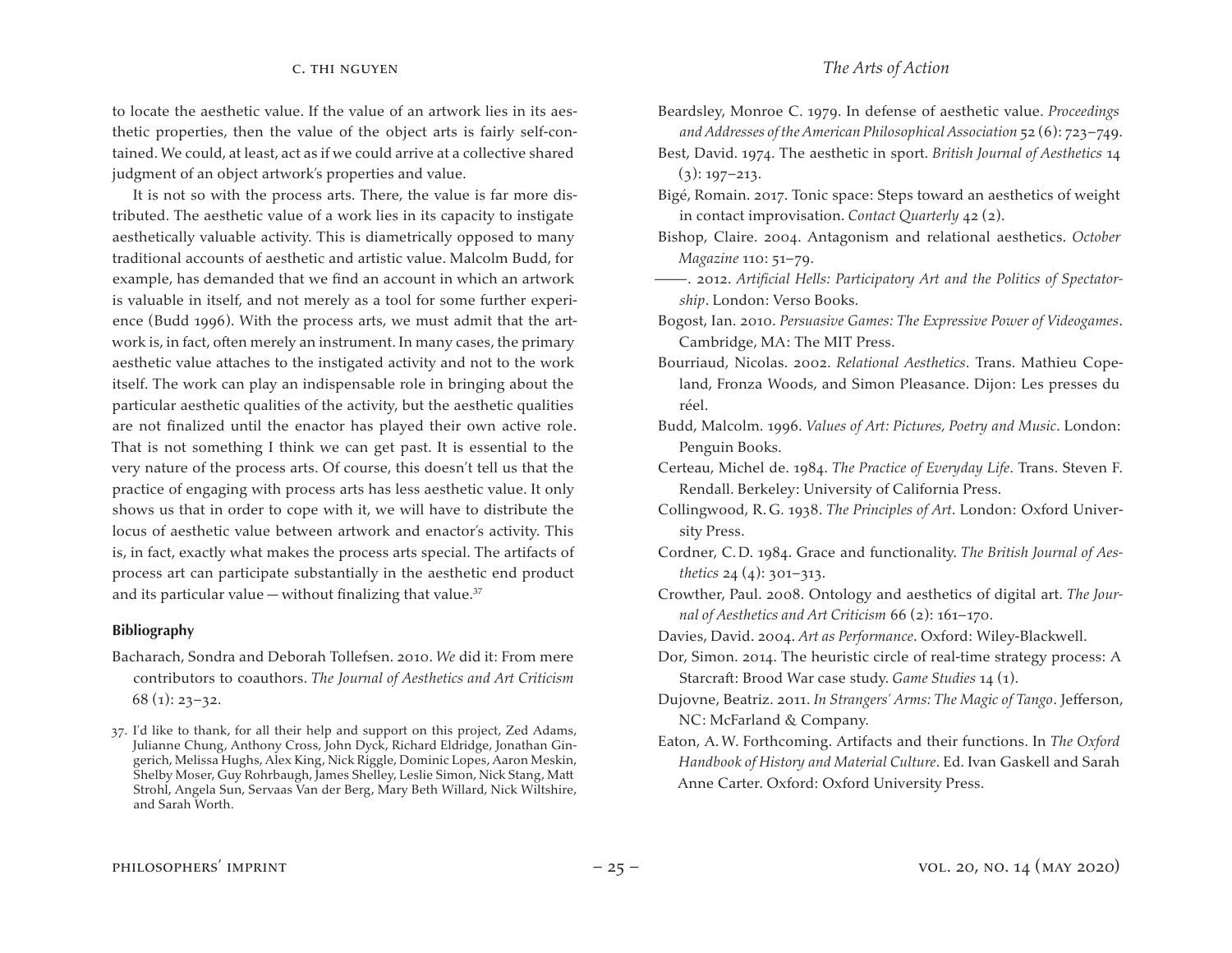- Finkelpearl, Tom. 2013. *What We Made: Conversations on Art and Social Cooperation*. Durham, NC: Duke University Press.
- Flanagan, Mary. 2009. *Critical Play: Radical Game Design*. Cambridge, MA: The MIT Press.
- Forsey, Jane. 2013. *The Aesthetics of Design*. New York: Oxford.
- Gingerich, Jonathan. 2018. Freedom and the value of games. *Canadian Journal of Philosophy* 48 (6): 831–849. https://www.tandfonline. com/doi/full/10.1080/00455091.2017.1423224.
- Gorodeisky, Keren and Eric Marcus. 2018. Aesthetic rationality. *The Journal of Philosophy* 115 (3): 113–140.
- Himberg, Tommi, Julien Laroche, Romain Bigé, Megan Buchkowski, and Asaf Bachrach. 2018. Coordinated interpersonal behavior in collective dance improvisation: The aesthetics of kinaesthetic togetherness. *Behavioral Sciences* 8 (2): 1–26.
- Irvin, Sherri. 2005. The artist's sanction in contemporary art. *The Journal of Aesthetics and Art Criticism* 63 (4): 315–326.
- ———. 2008a. Scratching an itch. *The Journal of Aesthetics and Art Criticism*  $66 (1)$ : 25–35.
- ———. 2008b. The pervasiveness of the aesthetic in ordinary experience. *The British Journal of Aesthetics* 48 (1): 29–44. https://doi.  $org/10.1093/aesthj/aym039.$
- Juul, Jesper. 2004. *Half-Real: Video Games Between Real Rules and Fictional Worlds*. IT University of Copenhagen, Digital Aesthetics and Communication.
- ———. 2013. *The Art of Failure: An Essay on the Pain of Playing Video Games*. Cambridge, MA: The MIT Press.
- Kaltenbrunner, Thomas. 1984. *Contact Improvisation: Moving Dancing - Interaction*. 2nd ed. Trans. Nick Procyk. Oxford: Meyer & Meyer Sport, 2004.
- Kania, Andrew. 2018. Why gamers are not performers. *The Journal of Aesthetics and Art Criticism* 76 (2): 187–199. https://doi.org/10.1111/ jaac.12451.
- Karhulahti, Veli-Matti. 2013. A kinesthetic theory of videogames: Time-critical challenge and aporetic rhematic.

*Game Studies* 13 (1). http://gamestudies.org/1301/articles/ karhulahti kinesthetic theory of the videogame.

- Kirkpatrick, Graeme. 2011. *Aesthetic Theory and the Video Game*. Manchester: Manchester University Press. http://www.manchesteruniversitypress.co.uk/9780719077180.
- Korsmeyer, Carolyn. 1999. *Making Sense of Taste: Food and Philosophy*. Ithaca, NY: Cornell University Press.
- Lee, Jessica J. 2010. Home life: Cultivating a domestic aesthetic. *Contemporary Aesthetics* 8. https://www.contempaesthetics.org/ newvolume/pages/article.php?articleID=587.
- Lopes, Dominic McIver. 2010. *A Philosophy of Computer Art*. Routledge: New York.
- ———. 2018. *Being for Beauty: Aesthetic Agency and Value*. Oxford: Oxford University Press.
- Maskit, Jonathan. 2018. Urban mobility urban discovery. *Environmental Philosophy* 15 (1): 43–58.
- Montero, Barbara. 2006. Proprioception as an aesthetic sense. *The Journal of Aesthetics and Art Criticism* 64 (2): 231–242.
- Mothersill, Mary. 1984. *Beauty Restored*. New York: Adams Bannister Cox, 1991.
- Nguyen, C. Thi. 2017a. The aesthetics of rock climbing. *The Philosophers' Magazine* 78: 37–43.
- ———. 2017b. Philosophy of games. *Philosophy Compass* 12 (8).
- ———. 2018. What's missing from cookbook reviews? *Aesthetics for Birds*.
- ———. 2019a. Games and the art of agency. *The Philosophical Review* 128  $(4): 423 - 462.$
- ———. 2019b. Autonomy and aesthetic engagement. *Mind*. https://doi. org/10.1093/mind/fzz054.
- ———. 2019c. Monuments as commitments: How art speaks to groups and how groups think in art. *Pacific Philosophical Quarterly* 100 (4): 971–994.
- ———. 2019d. The right way to play a game. *Game Studies* 19 (1).
- ———. 2020. *Games: Agency as Art*. New York: Oxford University Press.